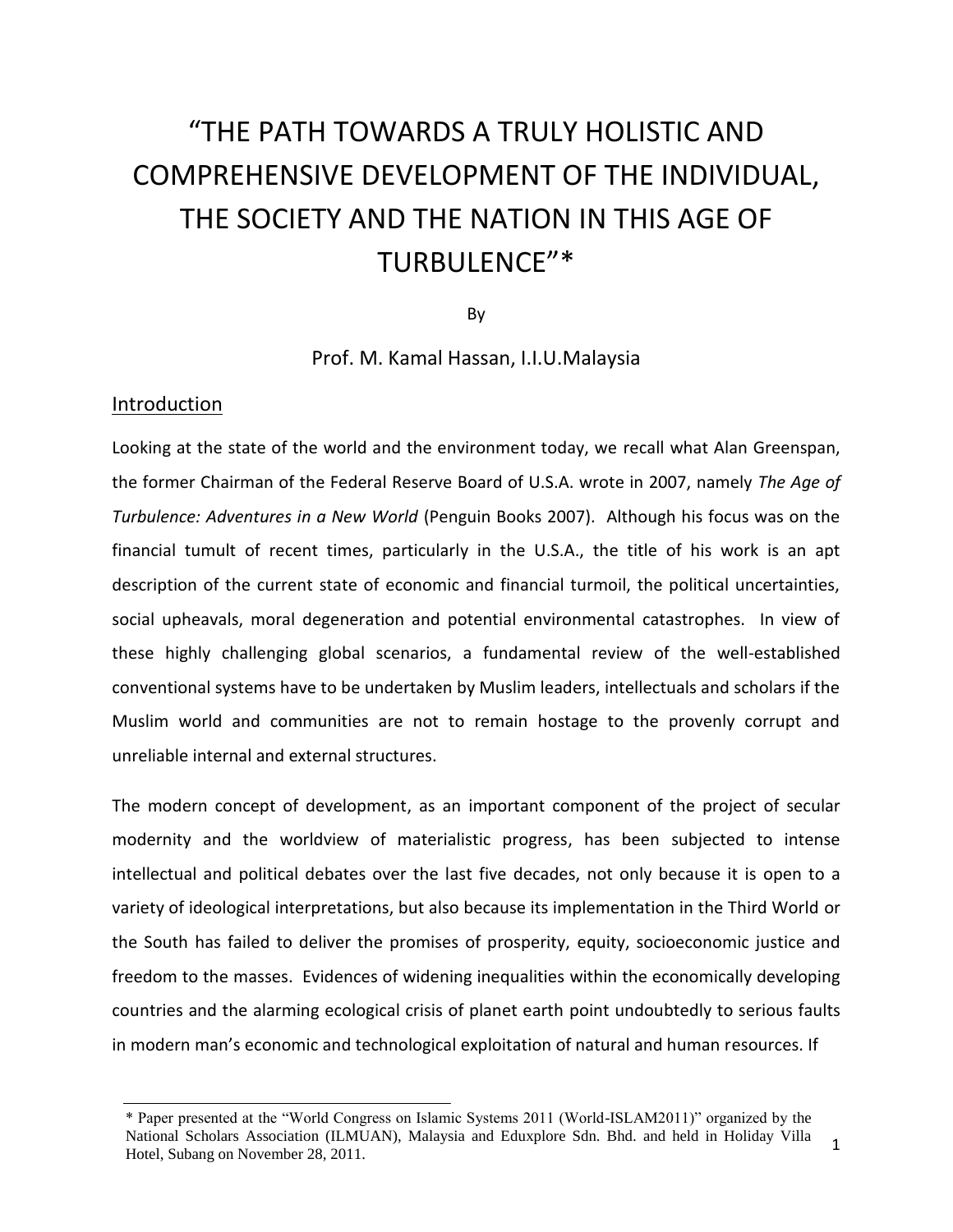one were to take into consideration the recentsymptoms of dangerous systemic breakdown of Western economic and financial systems as well as the moral decay of modern culture, one wonders how much longer should the Third World remain subservient to thedominant paradigm of Godless modernity and unethical progress.

In the Muslim world too, it is now evident that nations which followed the path of secular development or the unjust models of economic growth have to contend with strong opposition from the religious-oriented movements and mounting resistance from the educated, the alienated, the oppressed and the impoverished groups of people. The current uprising or social unrest brewing in a number of Middle Eastern societies todayhas its roots in long-standing economic, social and political discontent which was suppressed by the greedy and autocratic leaders whose strong grip on the political system was, nonetheless, endorsed and sustained by the Western promoters of democracy and human rights themselves.It seems that the intelligent and the educated Arab youths and intelligentsia could no longer bear the hypocrisy of national leaders and the hypocrisy of international forces of global hegemony. The way forward can no longer be the destructive path of soul-denying development, but the less trodden path of holistic material-spiritual development of man, society, culture and state.

### The Road of Development Travelled So Far

In the post-World War 2 period until early 1970s, the Western concept of development emphasized the meaning of development in terms of economic growth or economic development which was defined as a "process whereby the real per capita income of a country increases over a long period of time while simultaneously poverty is reduced and the inequality in society is generally diminished" (John Martinussen, n.d). Although one of the strategies adopted by the World Bank and developing economies in the 1980s was described as "redistribution with growth", "basic needs" or "growth with equity", the end seemed to be increase in per capita income and improvement in the material living standards. Faced with a strong critique from the neo-Marxist school of thought and disputed by prominent economists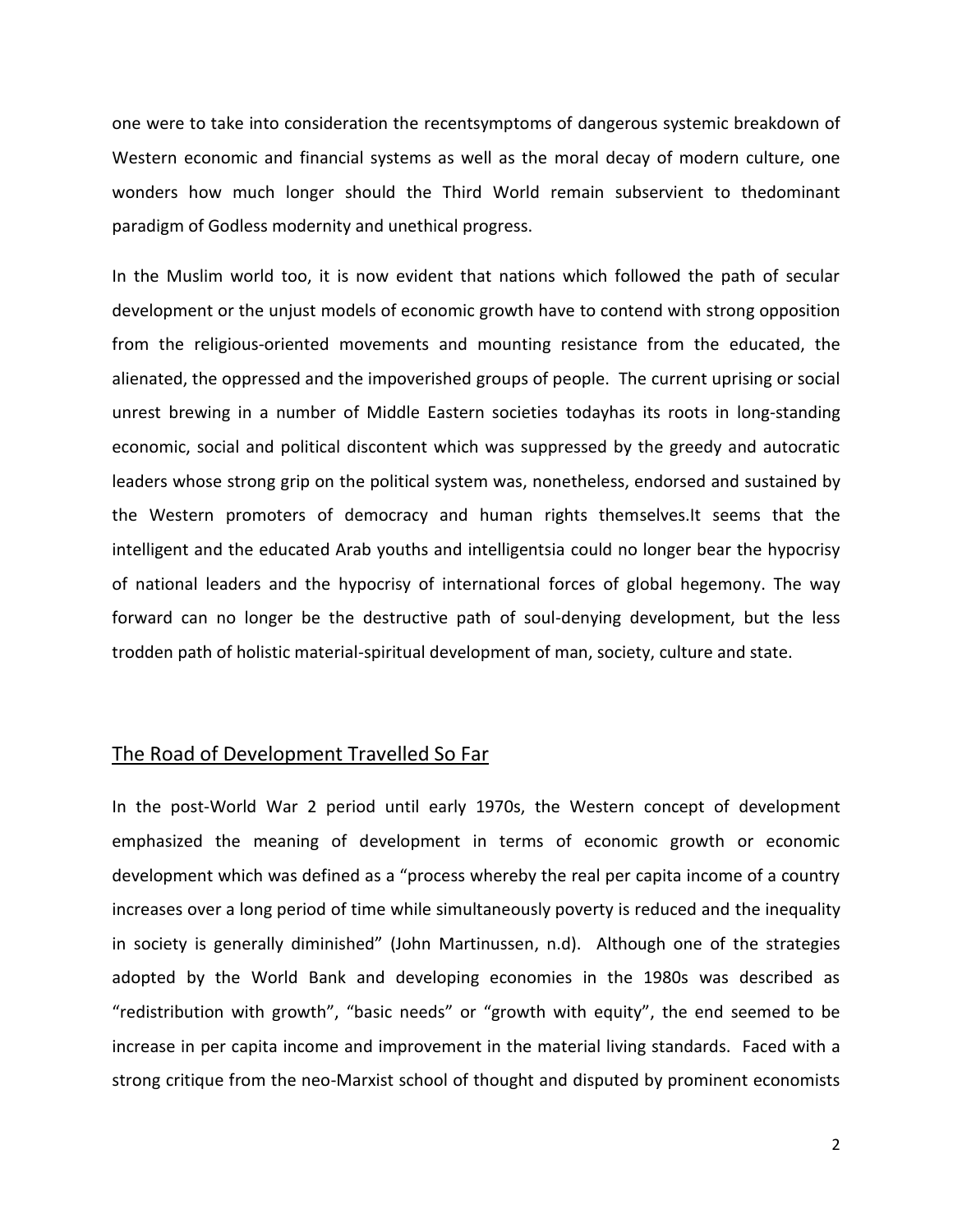such as Amartya Sen, Paul Streeten and Mahbubul Haq, the emphasis on achieving human welfare, involving "the enlargement of all human choices – whether economic, social, cultural, or economic" became the overall objective. For Sen, the most important goal of development is human freedom. For him economic development results in a paradox:

We live in a world of unprecedented opulence, of a kind that would have been hard even to imagine a century or two ago... And yet we also live in a world with remarkable deprivation, destitution and oppression. There are many new problems as well as old ones, including the persistence of poverty and unfulfilled elementary needs, occurrence of famines and widespread hunger, violation of elementary political freedoms as well as basic liberties, extensive neglect of the interests and agency of women, and worsening threats to our environment and to the sustainability of our economic and social lives. (C.T. Kurien, 2000)

Thus "human development" became a more universally acceptable discourse, leading to the UNDP *Human Development Report*whose architect and founder was Mahbubul Haq and was launched in 1990.The yearly *Reports*focus on people as "the real wealth of a nation" and their empowerment as participants in the development process. The reports include the Human Development Index (HDI) and cover diverse themes, such as the environment, gender, poverty, globalization, cultural liberties and migration, etc. (Sabina Alkire, 2010). Other dimensions and aspects were added later,"and the name of the concept itself was changed from 'human development' to 'sustainable human development' in order to highlight the importance of sustaining all forms of capital and resources – physical, human, financial, and environmental – as a precondition for meeting the needs also of future generations" (Martinussen, n.d.).

The special emphasis championed by the environmentalists and ecologists in the West has now given prominence to the global concern and discourse on "sustainable development" of the natural resources in light of the current issue of climate change and ecological degradation as a result of toxic emissions into the air, water and land. The fears of the environmentalists and ecological scientists in Western countries are to be taken seriously because the consequences of unethical exploitation of natural resources and the expansionist nature of the market economy can only lead to global and planetary catastrophe in the not too distant future. One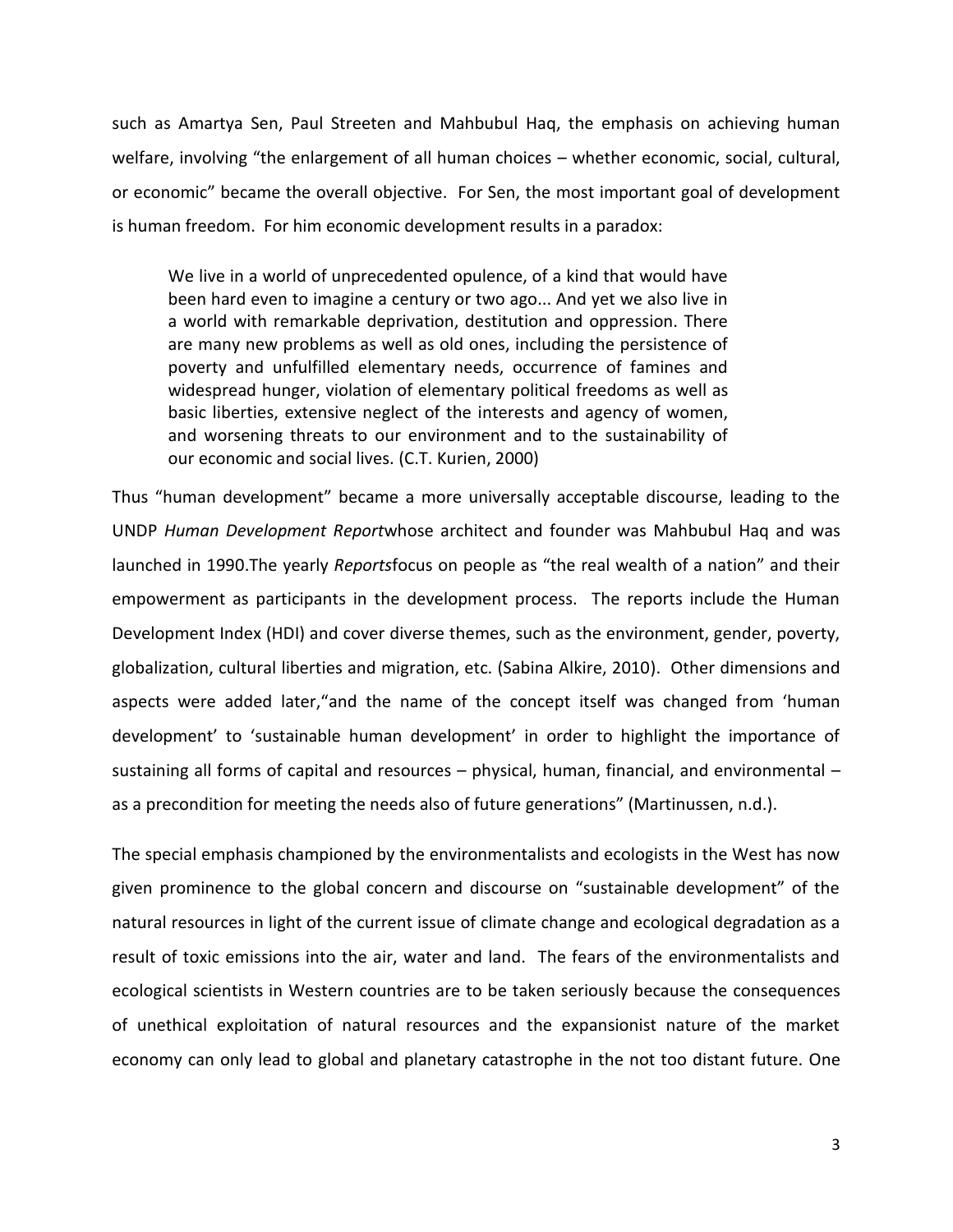such scientist is Lester W. Milbrath of the State University of New York, whose book entitled *Envisioning a Sustainable Society: Learning our Way out* (1989) is worth rereading.

His well-argued and well-documented thesis is that the present trajectory of secular modern society is not sustainable (1989; xi) He says that modern society has learned too well how to dominate and if it fails to "learn how to control our exuberance... [then] our 'success' will lead to our extinction" (1980, 3). He concludes that "we have built a society, and economic system, that cannot sustain its trajectory" (1989, 4). He says further:

Devastation from climate change will be exacerbated by other global biospheric effects: loss of the ozone layer, acid rain, and poisonous red tides of algae, toxic pollution of soils, water, and air, species extinction. Nature may have many additional unpleasant surprises in store for us. When these effects are combined with resource shortages, we may well wonder how we can continue to support even the 5 billion people already living, much less the additional billions that are destined to arrive (even if we strive vigorously to limit population growth).

Today our power to dominate and injure nature is awesome. We can move mountains, fly to the moon, obliterate cities, slash down jungles, poison large water bodies, and create new species. Our ability to control the power we have gained is not well-developed. The industrial disasters at Bhopal and Chernobyl signal that we can expect many more such disasters. A nuclear war followed by a nuclear winter could obliterate nearly all life from planet earth.

The people living 100 years ago could hardly have imagined the changes that this brief span of time would bring. Nearly everyone today expects the pace of change to accelerate. If nanotechnologies, which I discuss in Chapter 12, were developed, they would accelerate our thrust for power and change 1,000 times. We are told that this is progress and that is good. Labeling an activity as progress implies that we know where we are going and that we can measure our speed on getting there. Actually, we do not know where we are going and we do not know we wish to go. *Progress* is a meaningless term without this knowledge. We also forget to ask, "Can we sustain what we are building?" (1994, 4-5)

Lester Milbarth also discusses what he considers as the "Technological Imperialism of the Developed Countries", "The Imperialism of Large Technology-Based Systems" and "Structural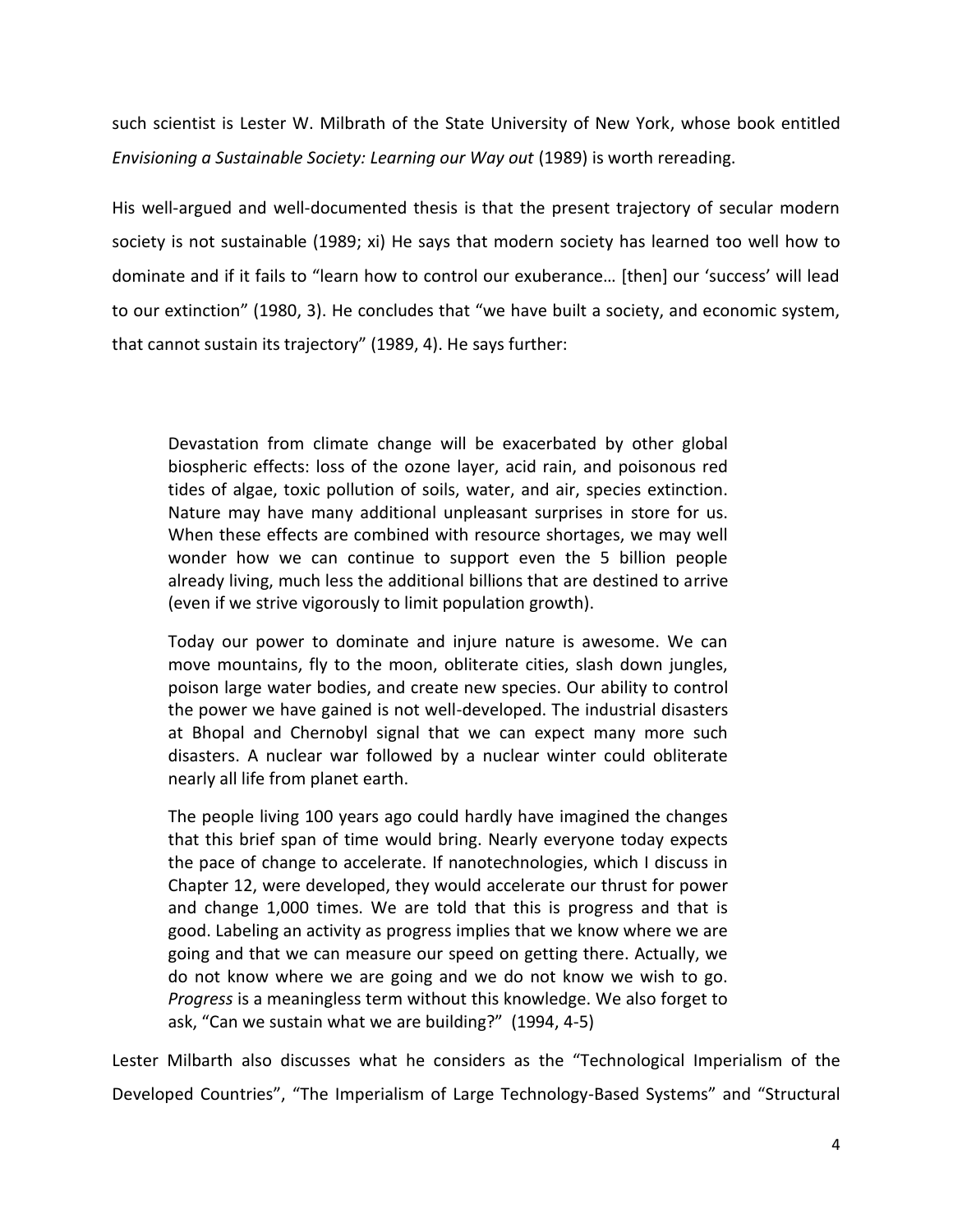Wastefulness" (1989, 225-260) and offers examples of structures and technology that enhance sustainability. The reality is that we "humans live in one biosphere but our world is fragmented" and the policies of the rich and powerful nations are not geared to help sincerely the poor and technologically underdeveloped societies and countries of the south. (See Paul Krugman, "Betraying the planet". *New York Times*, 30 June 2009; Bunn Nagara"Global Emperors Have No Clothes," *Sunday Star*, 12 July 2009, and Martin Khor, "New gloomy findings on global warming", *The Star*, 16 March 2009). Recently Jacques Diou, the Director of Food and Agriculture Orgnisation (FAO) of the U.N. revealed that, as a result of the current global financial crisis, the number of the hungry people in the world has reached a record 1.02 billion, an eleven percent increase compared to the figure of 915 millions in 2008. (*Mingguan Malaysia*, 21 June 2009).

Another important Western critique of development is Gilbert Rist who describes the concept of development as the morphing of a Western myth into a "global faith".In his *The History of Development from Western Origins to Global Faith* (1997). To him the "strength of 'development' discourse comes from its power to seduce, in every sense of the term: to charm, to please, to fascinate, to set dreaming, but also to abuse, to turn away from the truth, to deceive" (1997, I).

We are aware that the development strategy of the United Nations has gone a step further in constructing the Millennium Development Goals (MDG) by which countries agreed that between 1990 and 2015, they would "halve income poverty and hunger; achieve universal primacy education; promote gender equality; reduce under-five mortality by two-thirds, cut maternal mortality by three-quarters; combat HIV/AIDS, malaria and tuberculosis; ensure environmental sustainability, and build a global partnership for development." (http"//www.i\undp.org, accessed on 7 June 2009).

Gilbert Rist critiques the inadequacies of the definitions of development and considers it as "an element of the religion of modernity." and "a result of Western arrogance" (Gilbert Rist, 1997, 21). In his judgment, "development" is always presented as a solution, whereas in actual fact it is "a problem (as well as creating problems)" (1997, 46). The United Nations Conference on

5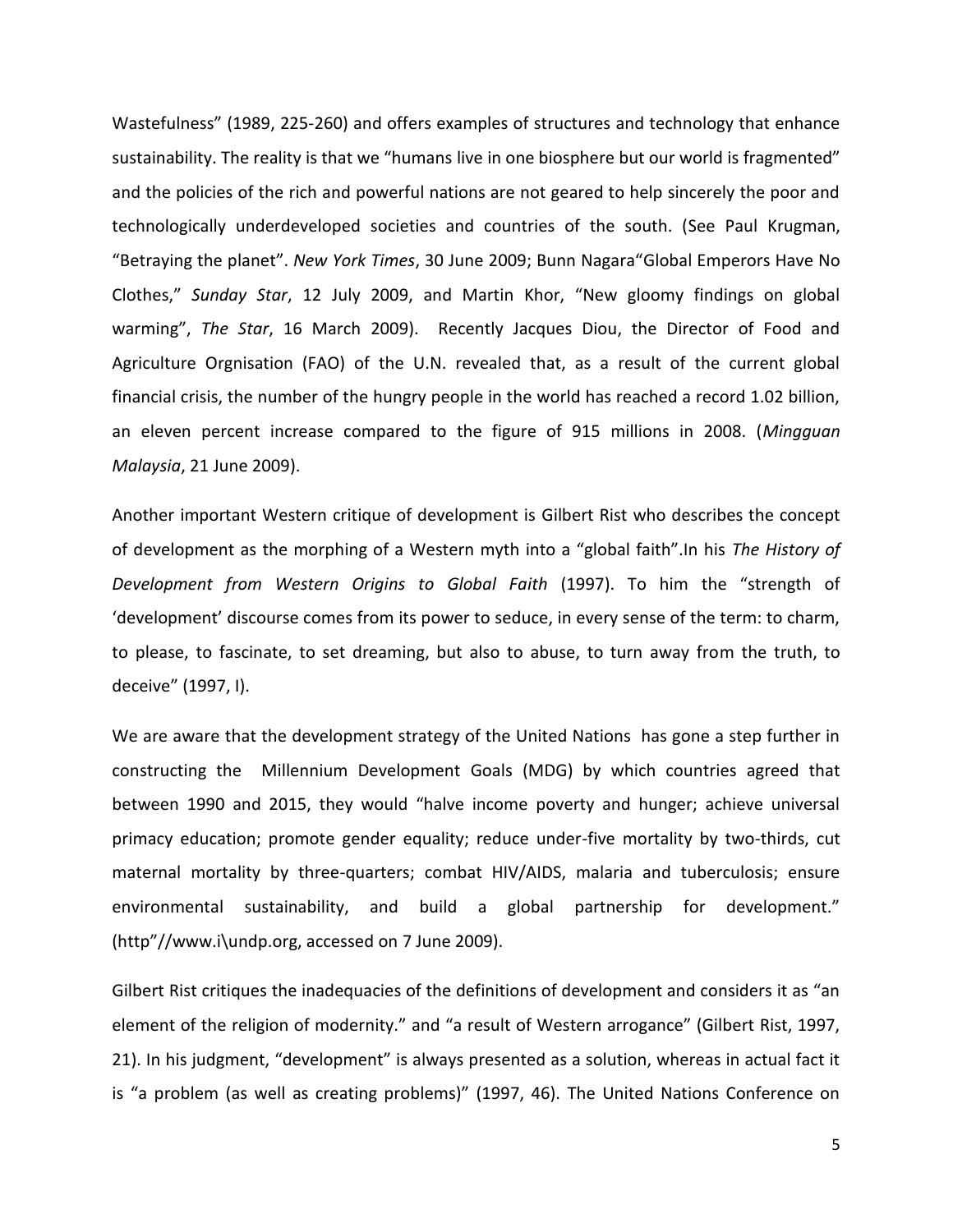Environment and Development (UNCED) has come up with several declarations since the Earth Summit in Rio de Janiero in 1992 and the international conventions on climate change, on biodiversity, on the forest and Agenda 21 (for the twenty-first century) which consists of eight hundred pages and considered as the "bible of sustainable development" (1997, 188-190). He seriously doubts the success implementation of those grandiose plans and noble declarations because of the "deliberate ambiguity" in their interpretations and that the ultimate aim is still that of the economic growth which benefits the North more than the south (1997, 192-193).

The Millennium Development Goals too have their share of serious criticism. Samir Amin is critical of the MDG for several reasons. He sees the 2000 circumstances as one in which "the United States and its European and Japanese allies are now able to exert hegemony over a domesticated UN" and that the millennium goals were drafted by Ted Gordon, a well-known consultant for the CIA (Samir Amin, 2000: 1). As for the specific eight sets of goals, he agrees that each of them is commendable in itself, but the definition of each leaves much to be desired. We reproduce below some of his criticisms (Samir Amin, 2000: 2-3):

#### Goal 1: *Reduce extreme poverty and hunger by half*.

This is nothing but an empty incantation as long as the policies that generate poverty are not analyzed and denounced and alternatives proposed.

#### Goal 2: *Achieve universal primary education.*

UNESCO devoted itself to this goal beginning in 1960, hoping to achieve it in ten years. Progress was made during the two decades that followed, but ground has been lost since. The almost obvious relationship between this lost ground, the reduction in public expenditures, and the privatization of education is not examined in fact or in theory.

#### Goal 3: *Promote gender equality and empower women.*

The equality in question is reduced to access to education and the empowerment is measured by the proportion of wage-earning women. The neoconservative Christian fundamentalists of the United States, Poland and elsewhere, the Muslims of Saudi Arabia, Pakistan and other countries, and the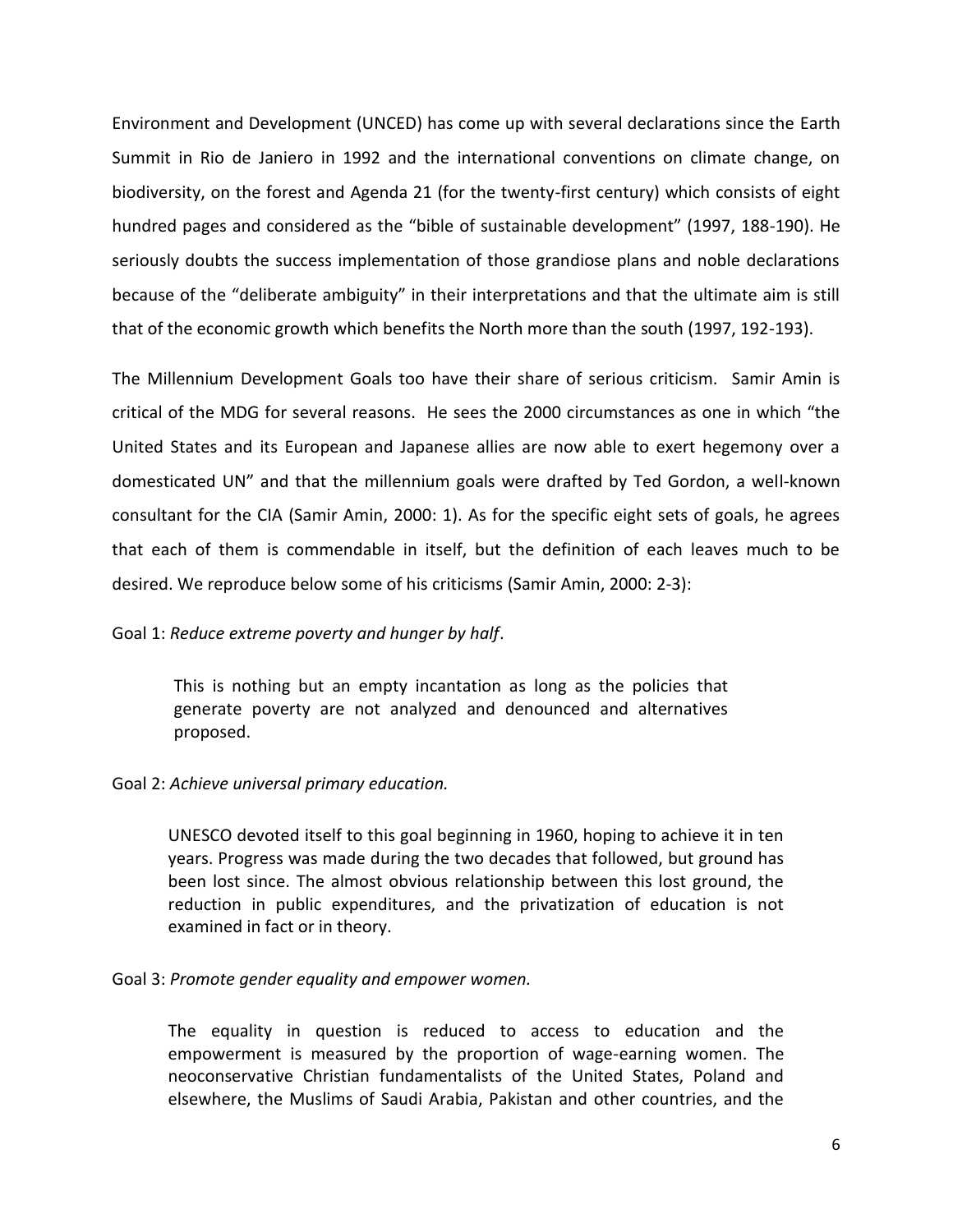fundamentalist Hindus agree on eliminating any reference to the rights of women and the family. Without discussion, declarations on this question are only empty talk.

Goals 4, 5, and 6: *(Concerning health) reduce infant mortality by two-thirds and maternal mortality by three-fourths; stop the spread of pandemic diseases (AIDS, malaria, tuberculosis).*

The means implemented in these areas are assumed to be completely compatible with extreme privatization and total respect for the "intellectual property rights" of the transnational corporations and, curiously enough, are recommended in Goal 8 concerning the supposed partnership between North and South!

## Goal 7: *Ensure environmental sustainability.*

A general principle is asserted ("to integrate the principles of sustainable development" into national and global policies), but no definite content is made explicit. Moreover, any mention of the refusal of the United States to promote conditions necessary for environmental protection (i.e., their rejection of the Kyoto Protocol) is carefully avoided.

It is presupposed, then, that the rationality of capitalist economic strategy is compatible with the requirements of "sustainable development." That is obviously not the case since capitalist strategy is founded on the concept of the rapid discounting of economic time (with the timespan governing investment decisions never exceeding a few years at maximum), while the questions raised here relate to the long term. The specific goals are thus in fact reduced to nothing much: reduce by half the population having no access to clean water, improve living conditions in the slums—two ordinary goals of simple public health.

The criteria for measuring the results (CO2 emissions, change in the ozone layer) undoubtedly make it possible to monitor the degradation of the environment, but certainly not to curb it. Note the strange timidity of the writers concerning biodiversity (there is no question of infringing on the greater rights of the transnational's!): they propose only "to observe" the evolution of land areas protected from the destruction of biodiversity! But above all not to stop it!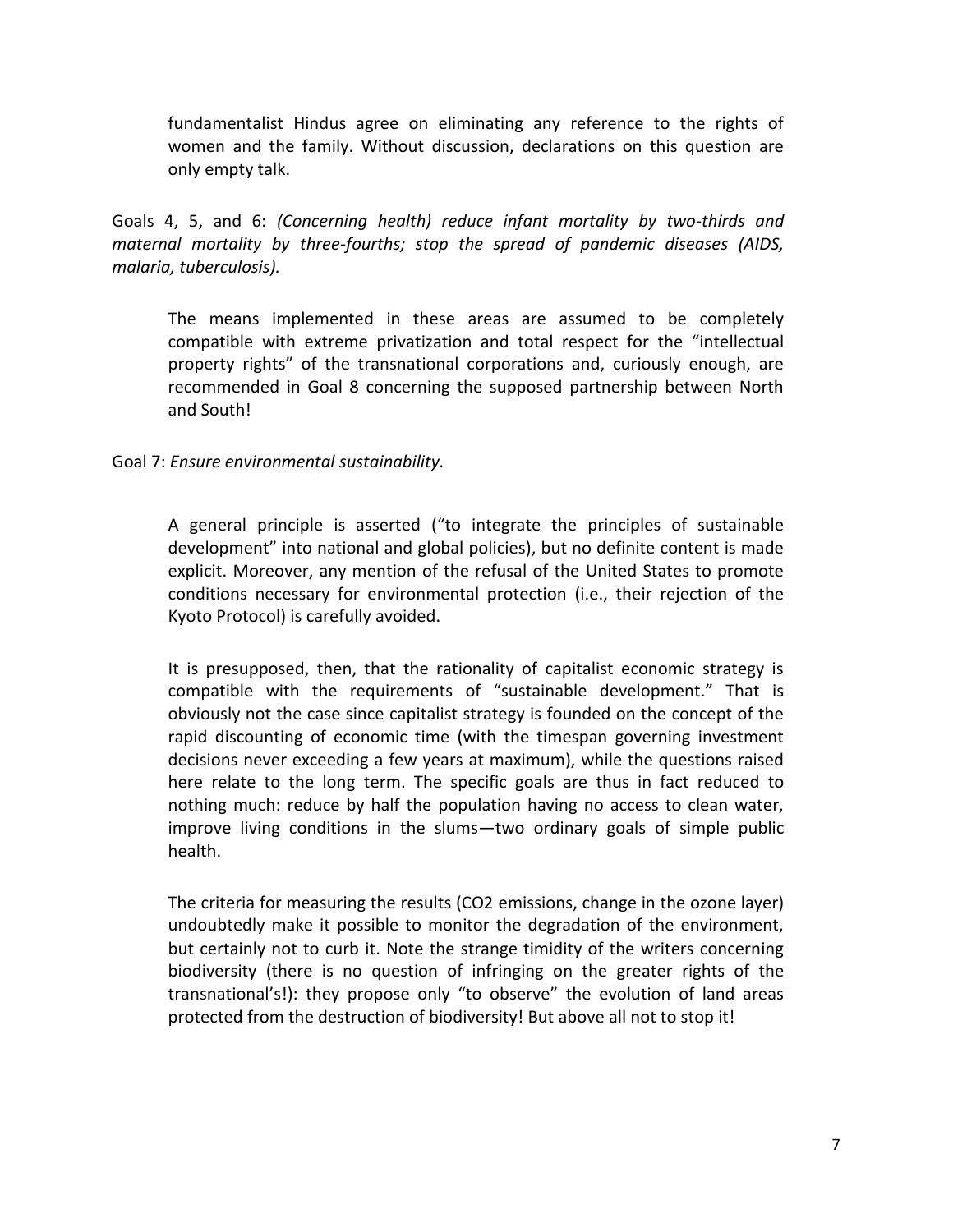The writers straightaway establish equivalence between this "partnership" and the principles of liberalism by declaring that the objective is to establish an open, multilateral commercial and financial system! The partnership thus becomes synonymous with submission to the demands of the imperialist powers. Progress in access to the market is measured by the share of exports in the GDP (an increase in this ratio is thus synonymous with progress regardless of the social price!), progress in the conditions of nondiscrimination by the reduction in subsidies.

To carry out this "liberal partnership" would require, in the end, nothing more than the fight against poverty (the only "social" goal allowed). To this is added, like hair in soup, "good governance," a phrase favored by the U.S. establishment that is never defined and is taken up uncritically by the Europeans and the institutions of the global system (UN, World Bank, etc.).

The real goals behind the formulation of the MDG, according to Amin are the following:

- *1. Extreme privatization, aimed at opening new fields for the expansion of capital.*
- *2. The generalization of the private appropriation of agricultural land.*
- *3. Commercial "opening" within a context of maximum deregulation.*
- *4. The equally uncontrolled opening up of capital movement.*
- *5. States are forbidden in principle from interfering in economic affairs.*

Another serious criticism of the MDG has to do with the methodology of gathering sufficient and reliable data on each of the goals, leading to "a worrying lack of scientifically valid data" because "often the subject matter is so immeasurable, or the measurements are so inadequate" (A. Attaran, 2005). Feminists have also advanced gender critiques of the MDG, calling it a "most distracting gimmick in that it has diverted the attention away from feminists main concerns" with the exclusion of the "goal of women's sexual and reproductive rights" Jamilah Ariffin, 2004). The 2010 HDI, however, has included new indices for the gender inequality index (GII) which is designed to measure maternal mortality rates, women's representation in parliaments, and "the negative human development impact of deep social and economic disparities between men and women" (*Human Development Report 2010*: E-1-3)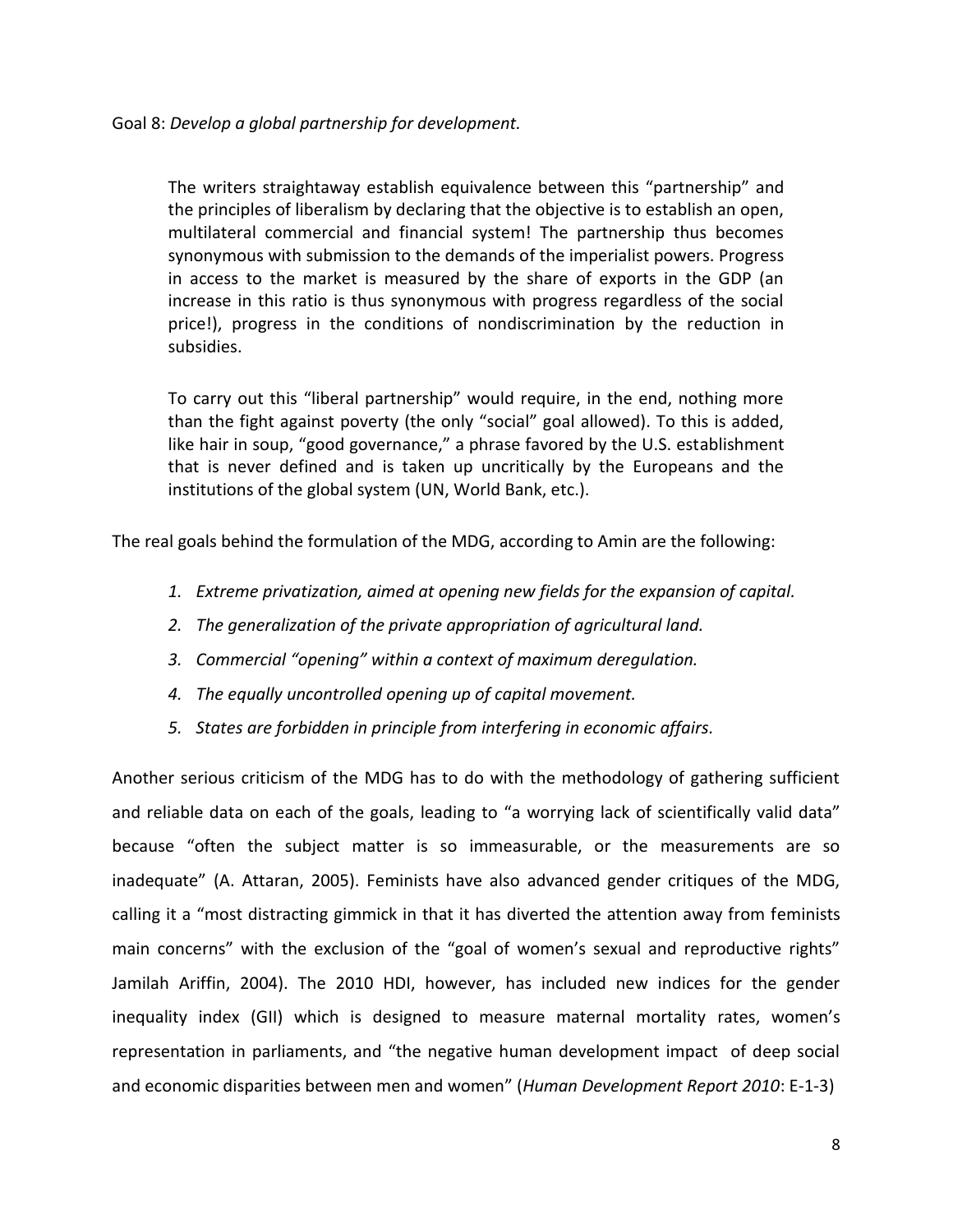The Zero Growth concept championed by Ken Meyercord in USA and his supporters outside of USA rejects the concept of "sustainable development" as an oxymoron. Ken Meyercord (*www.zerogrowth.org*.) says:

What do environmentalists, corporate heads, presidential hopefuls, and even the head of the Federal Reserve, have in common? They are all talking in terms of "sustainable development".

With such diverse voices singing in unison, one has to wonder if the phrase has any meaning. Can ecological economists wailing about the folly of unrestrained resource depletion and capitalist cheerleaders ballyhooing the booming economy possibly have the same thing in mind when they talk of sustainable development?

In fact, they can, but only because the phrase "sustainable development" is so amorphous it almost defies definition. The closest environmental lexicographers have come is, basically, "leaving something for future generations". Who can be opposed to that (at least openly)? Who is for "unsustainable development"? If there is no opposition, what use is the term?

In arguing for sustainable development ecologists offer the usual gloomy observations on dwindling resources, wasteful consumption, and expanding populations. Behind their arguments can be detected the conviction that development as we have known it over the last 100 years must be radically altered. But what "sustainable" alternatives do they, or can they, propose: conservation, recycling, renewable energy. These are all well and good, but are they "development"? In a world of finite resources supporting growing economies and populations aren't sustainability and development in contradistinction?

# The Impending Demise of the Western Model and Paradigm of Development

In this era of economicturbulence and political uncertainties, coupled with the specter of environmentalcatastrophes and widespread social unrest, the current model of development – even after becoming more comprehensive in scope via the MDGs and HDIs –seriously lacks the spiritual and transcendental mechanisms to deal with the inward ailments of the human soul left unattended by the reigning paradigms of secular humanism and Godless modernization strategies. The inability to envision a holistic material-spiritual human growth and wellbeing is a direct consequence of a worldview grounded in the naturalistic ontology and positivistic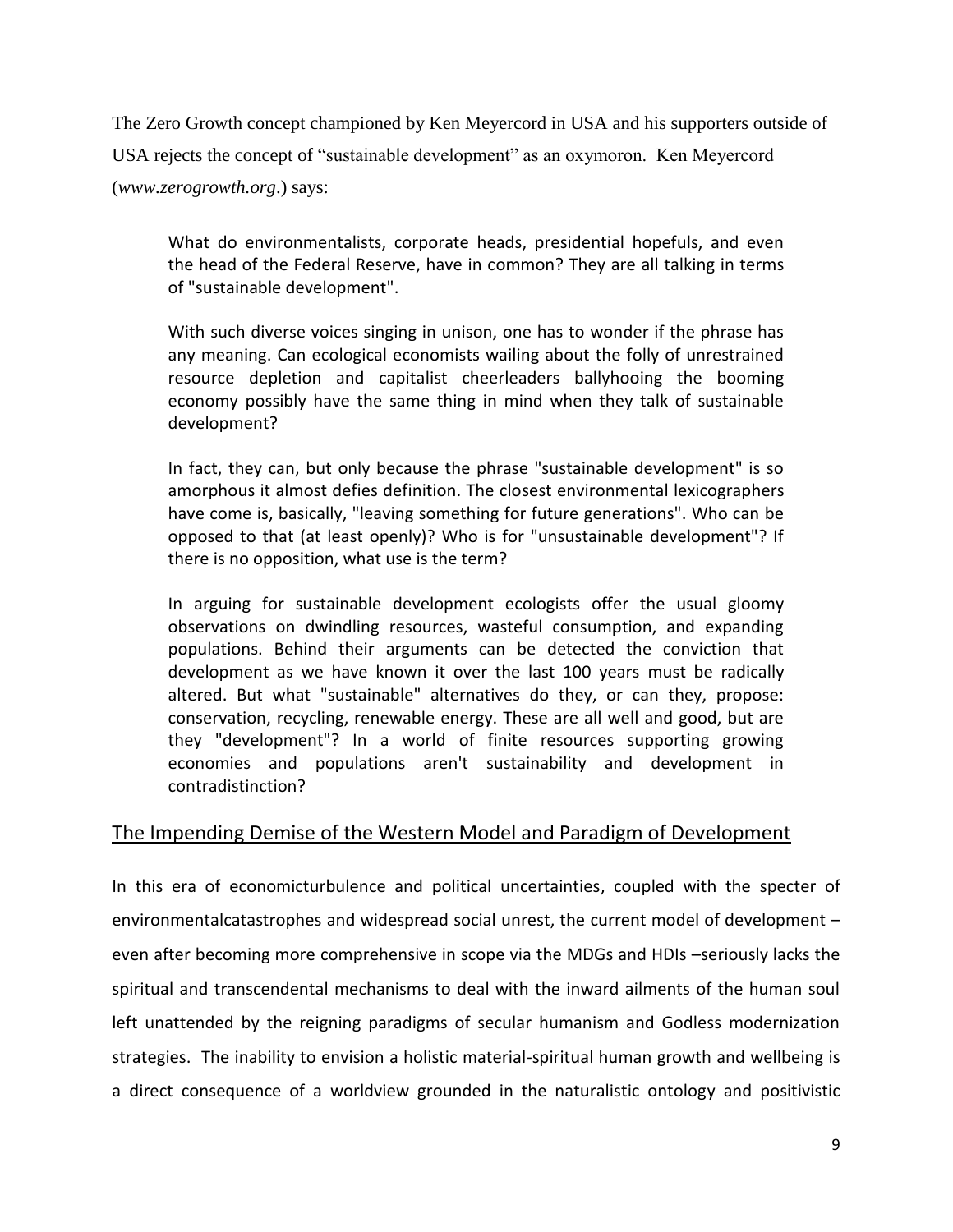epistemology of modern science. It took the postmodernist philosophers of the late  $20<sup>th</sup>$ century to unceremoniously deconstruct the worldly and power related underpinnings of modern Western science and technology to make many contemporary intellectuals more aware of the limits and dangers inherent in the ethnocentric or national biases of the modern constructs of knowledge and systems.

The Western social sciences from which the grand Western narrative of development or progress is constructed are even more value-loaded and problematic than the natural or hard sciences. Pulled in many different directions by the conflicting schools of thought and theoretical orientations of all shades and colors, the contemporary social sciencesare not in a position to provide lasting and stable foundations for a more humane, peaceful and meaningful existence of human beings and societies in a highly pluralistic, mobile and globalised world.

Immanuel Wallerstein, the former president of the International Sociological Association (1994- 1998), believes that Western social scientists "are in the midst of wandering through dark woods and have insufficient clarity about where we should be heading." (1998: ix). The modern world-system according to him, "has entered into a terminal crisis and is unlikely to exist in fifty years…we do know that the period of transition will be a terrible time of troubles, since the stakes of the transition are so high, the outcome so uncertain…"(1998:1).

Questioning whether the world has really "progressed", Wallerstein concludes that "the belief in certainties, a fundamental premise of modernity, is blinding and crippling". He agrees with the critique of Ilya Prigogine, the Nobel laureate in chemistry, who maintains in his latest book Lafindescertitudes (The End of Certainty, 1997) that the universe is a highly complex system and that the human social systems are the most complex and "the hardest to analyze" (1998: 3). From these new views a "science of complexity" is emerging. There are many signs; he asserts that humanity has now "entered a time of troubles. The outcome is uncertain. We cannot be sure what kind of historical system will replace the one which we find ourselves. What we can know with certainty is that the very peculiar system in which we live, and in which the states have played a crucial role in supporting the processes of the endless accumulation of capital, can no longer continue to function" (1998: 75).

10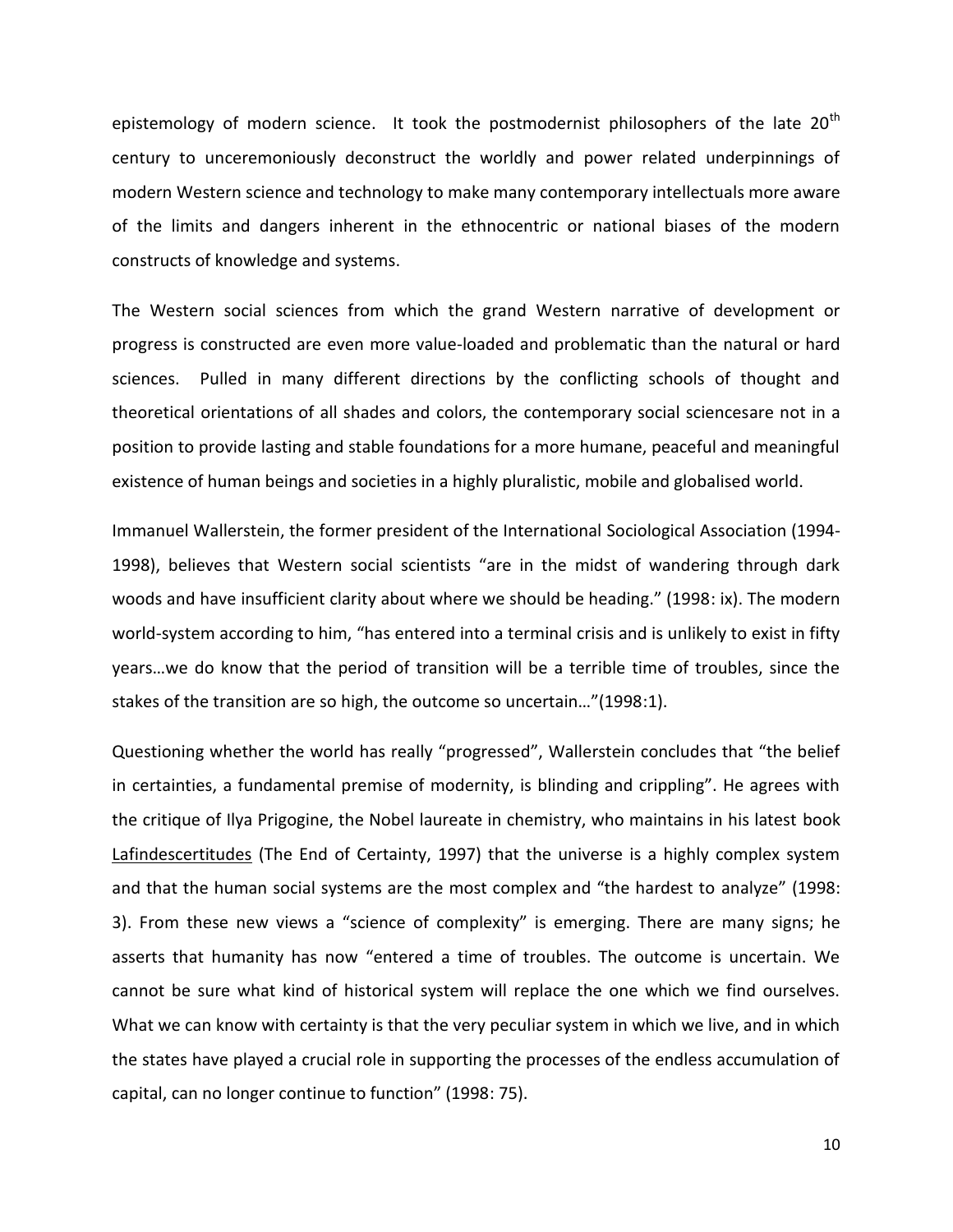Wallerstein argues that the grave ecological catastrophes the world is in now—the greenhouse effect, depletion of the ozone layer, poisonous toxic waste in the water, the air and the earth, unpredictable global warming and climate change—are "directly the result of the fact that we live in a capitalist world-economy."(1998: 82). In his view, the present historical system is in fact in terminal crisis."(1998: 85). He argues for the creation of "not only a new social system, but new structures of knowledge, in which philosophy and sciences will no longer be divorced, and we shall return to the singular epistemology…prior to the creation of the capitalist world economy."(1998: 86). He thinks it is possible and desirable to bring about in the twenty-first century, "the epistemological reunification of the so-called two cultures, that of science and the humanities; the organizational reunification and redivision of the social sciences, and the assumption by social science of centrality in the world of knowledge" (1998: 243).

# The Integralist Vision and Social Philosophy of Pitirin Sorokin

Western social scientists and sociologists in particular, need to revisit the integralist visions of scholars and thinkers like Pitirim Sorokin (1884-1963) if they wish to reconstruct a more holistic discourse of human development which recognizes the existence and needs of the theocentric soul in addition to the temporal needs of the body. As a former president of a learned society, namely the American Sociological Association (1965) and founder of the department of sociology at Harvard University, Sorokin has been concerned with the "sensate society" of the modern era which is based upon the following vision of reality:

The sensate form of culture and society is based upon the ultimate principle that true reality and value are sensory and that beyond the reality and values which we can see, hear, smell, touch and taste there is no other reality and no real values.

The whole system of sensate culture represents an articulation and "materialization" of this ultimate principle in its science, and philosophy, its modicum of religion, its law and ethics, its economics and politics, its fine arts, and its social institutions. This basic principle becomes also the main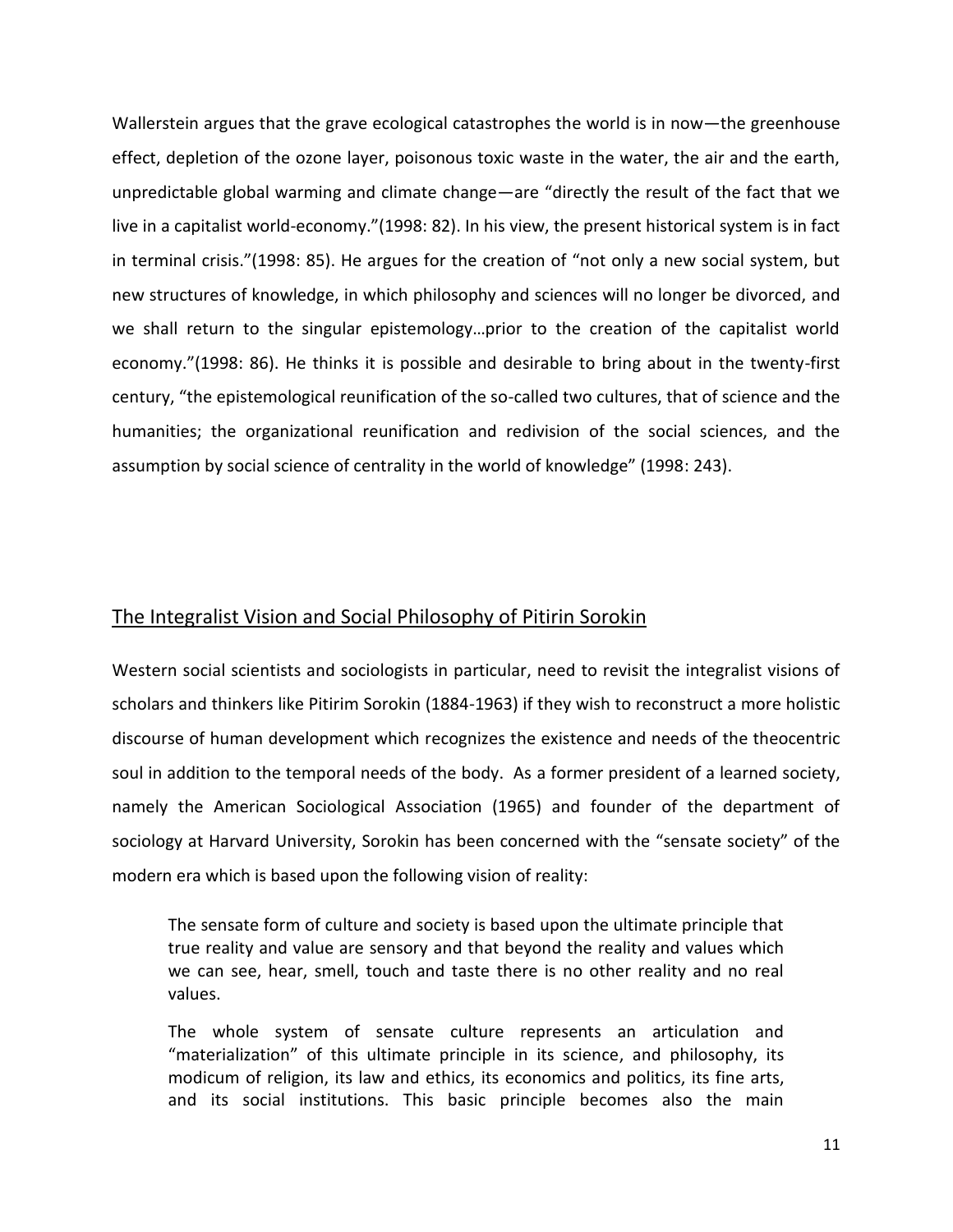determinant of the dominant mentality, aspirations, and way of life of sensate society. Quite consistently, sensate culture makes the testimony of our senses the criterion of what is true and what is false. It intensely cultivates scientific knowledge of the physical and biological properties of sensory reality, which contributes little creative thought to the fields of supersensory religion and theology (1964:17-18).

Pitirim Sorokin's idea and alternative of "integral culture" and his integral theory of cognition and creativity which integrate the sensory, rational and supersensory-super rational dimensions of human life, one would submit, are more in harmony with the Islamic *Tawhid*-based worldview of man, society and holistic developments than the secular, empirical or rationalist perspectives in contemporary civilisation. A brief description of the intergralist alternative given by him is as follows.

Once in a while third basic type of culture and fine arts, and intermediary between the sensate and ideational, appears and blossoms for a comparatively short time. Its ultimate principle proclaims that the true reality-value is an Infinite Manifold which has supersensory, rational and sensory forms inseparable from one another. This type of culture can be called integral. All its compartments and its social life articulate this principle. It pays attention to the empirical as well as the super empirical aspects of the true reality-value. Science as well as philosophy and theology begin to blossom in it, and they harmoniously cooperate with one another. The subjects of its fine arts are partly supersensory and partly empirical, but only in the noblest and most sublime aspects of sensory reality. Its heroes are partly gods, partly heroic human beings at their best. It is an art intentionally blind to everything vulgar, debasing, and ugly in the empirical world of the senses. It ennobles the ignoble, beautifies the ugly, rejuvenates the old, and immortalises the mortal. Its style is partly symbolic and allegorical, partly realistic and naturalistic. Its emotional tone is serene, calm, and imperturbable. The artist here is merely *primus inter pares* of the community of which he is a member (1964: 22).

In Sorokin's study of some modern Western social philosophies, he states that most of the social philosophers (Danilevsky, Spengler, Toynbee, Schubart, and Berdyaev) prophesy that the coming civilisation or cultural prototype which will replace the sensate cultural model will be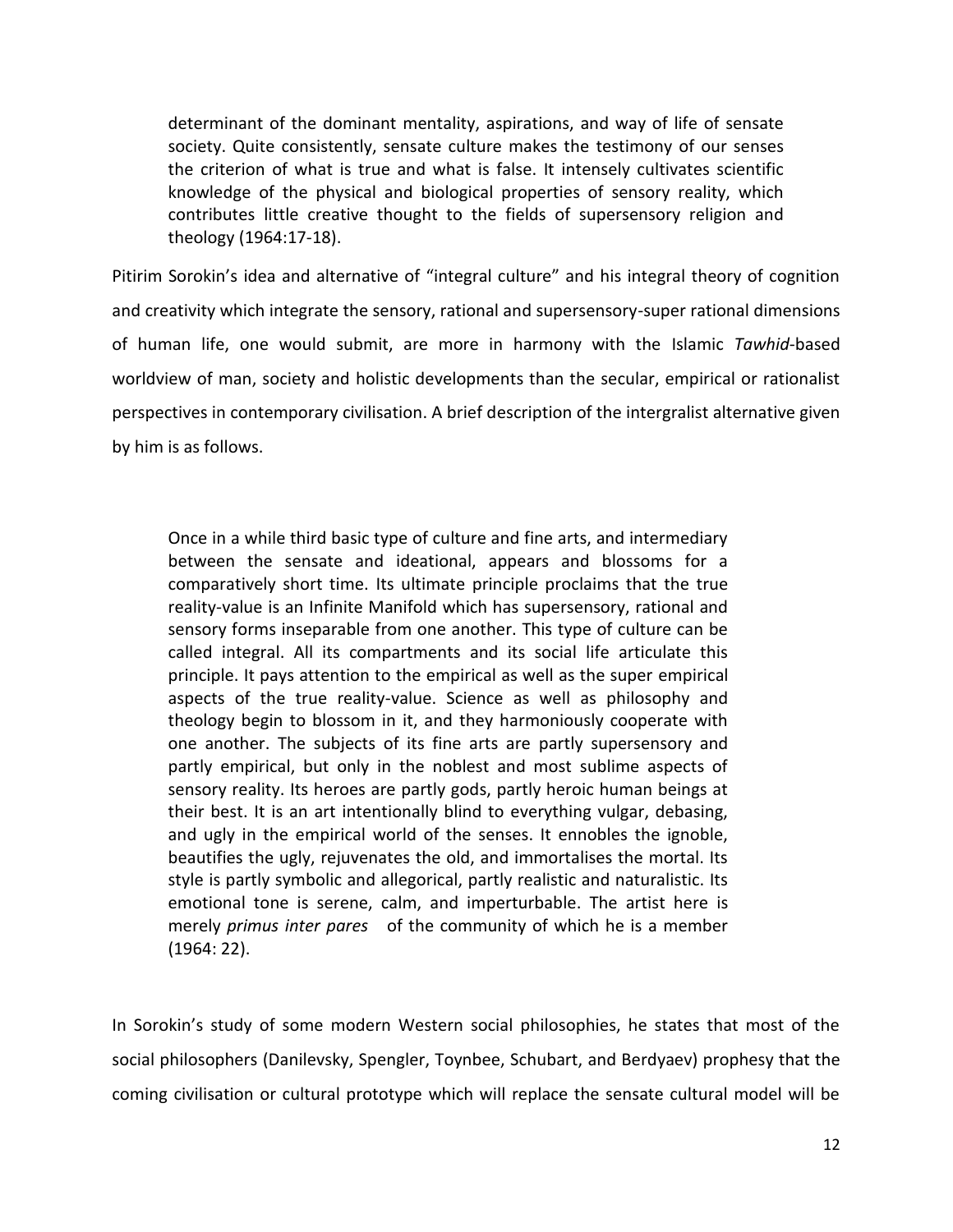Religiously-Ideational, or Integral, "as a synthesis of the Aesthetic-Theoretic (Northrop)" (1963: 298). To these writers, the hitherto dominant "positivistic" and "empiricistic" methods of understanding social phenomena are utterly inadequate.

# The Islamic Vision and Paradigm of Real Human Well-being (AL-FALAAH)

1. Two Models of Human Development from the Qur'an

*And present to them an example of two men: We granted to one of them two gardens of grapevines, and We bordered them with palm trees and placed between them [fields of] crops.*

ِكِلُنَا أَلُجَنَّتَيُنِ مَاتَتُ أُكُلَهَا وَلَمُ تَظُلِم مِّنُهُ شَيُئَاً وَفَجَّرُنَا خِلَدلَهُمَا نَهَرَ]  
تَ
$$
َ
$$

*Each of the two gardens produced its fruit and did not fall short thereof in anything. And We caused to gush forth within them a river.*



*And he had fruit, so he said to his companion while he was conversing with him, "I am greater than you in wealth and mightier in [numbers of] men."*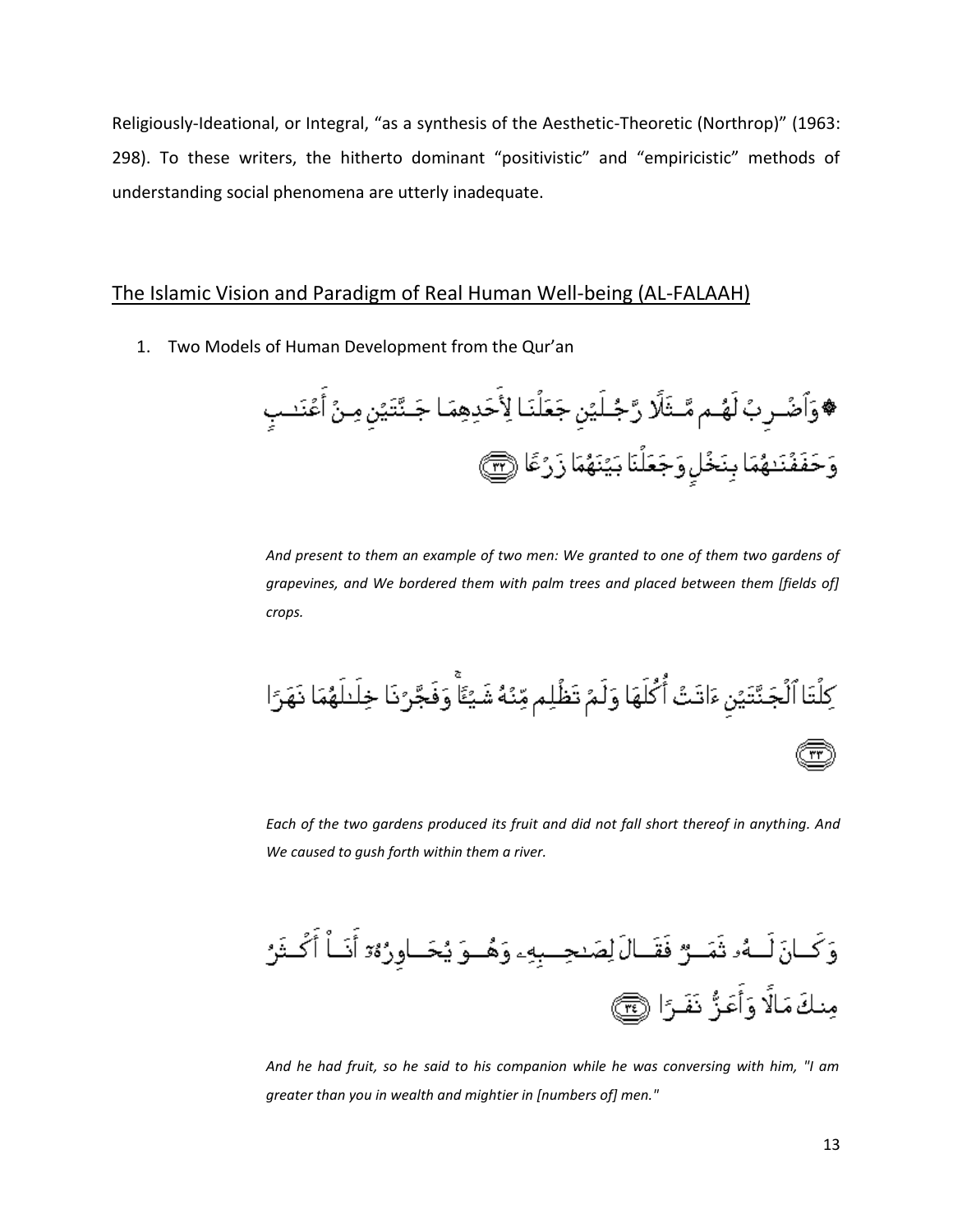

*And he entered his garden while he was unjust to himself. He said, "I do not think that this will perish - ever.*



*And I do not think the Hour will occur. And even if I should be brought back to my Lord, I will surely find better than this as a return."*

*His companion said to him while he was conversing with him, "Have you disbelieved in He who created you from dust and then from a sperm-drop and then proportioned you [as] a man?*

لَّـٰكِنَّا۠هُوَٱللَّهُۚرَبِّىۚ وَلَآ أُشۡرِكُۚ بِرَبِّىٓ أَحَدًا ۞

*But as for me, He is Allah , my Lord, and I do not associate with my Lord anyone.*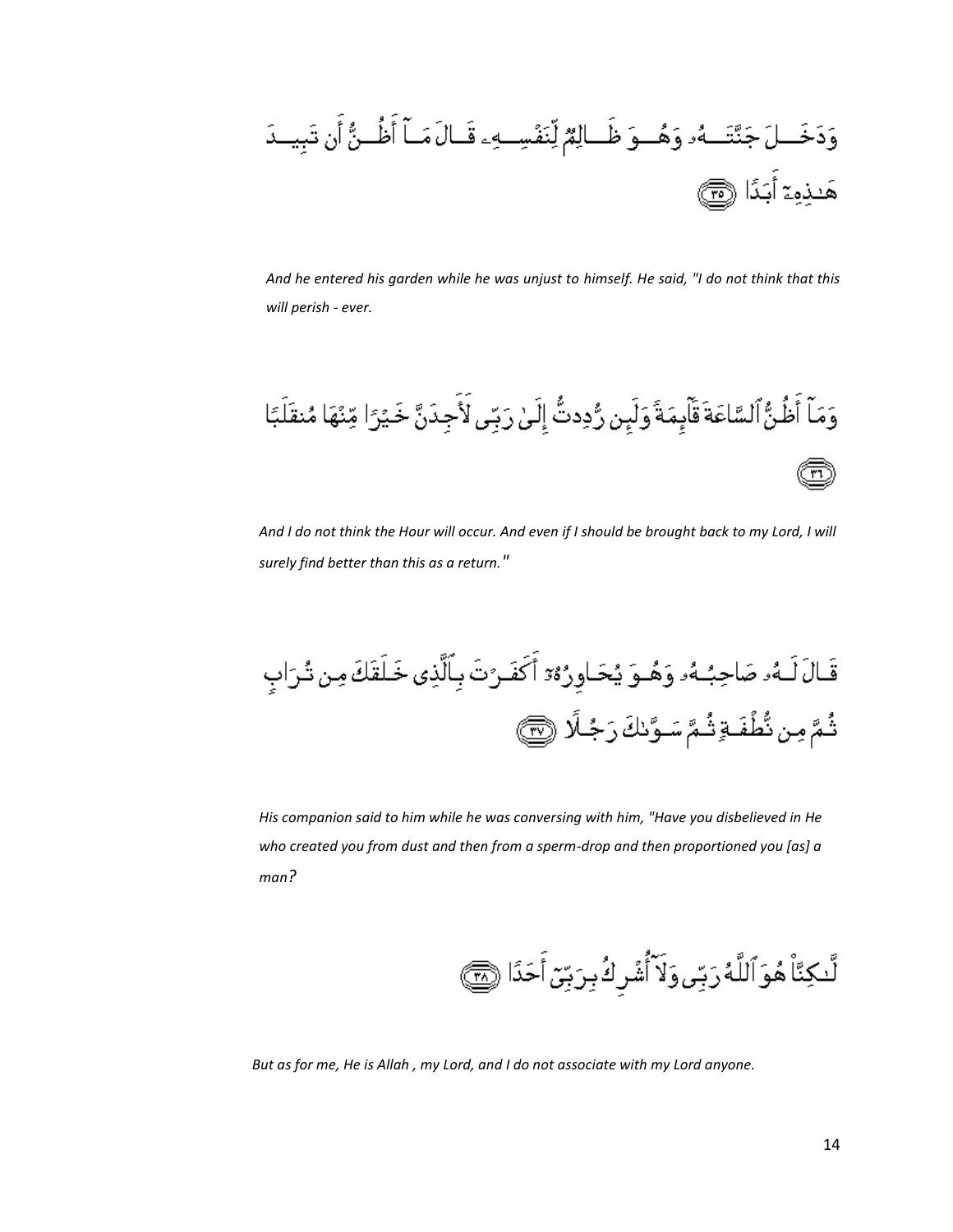وَلَـوُلَاَّ إِذُ دَخَـلُتَ جَـنَّتَكَ قُلُـتَ مَـا شَـاَءَ اَلَلَّـهُ لَا قُـوَّةَ إِلَّا يُالُلَـهِّ
$$
= \frac{1}{2} \mathbf{I} \cdot \mathbf{I}
$$
وَلَـدَّا

*And why did you, when you entered your garden, not say, 'What Allah willed [has occurred]; there is no power except in Allah '? Although you see me less than you in wealth and children,*

*It may be that my Lord will give me [something] better than your garden and will send upon it a calamity from the sky, and it will become a smooth, dusty ground,*

أَوْ يُصُبِحَ مَأَوُّهَا غَوْرًا فَلَن تَسُتَطِيعَ لَهُ طَلَبًا ١

*Or its water will become sunken [into the earth], so you would never be able to seek it."*

وَأُحِيطَ بِثَمَرِ مِـ فَأَصُبَحَ يُقَلِّبُ كَفَّيُهِ عَلَىٰ مَآ أَنفَقَ فِيهَا وَهِىَ خَاوِيَةٌ عَلَىٰ عُرُوشِـهَا وَيَقُـولُ يَـٰلَيْتَنِـى لَـمُ أُشُـركُ بِـرَبِّيّ أَحَـدًا ۞

*And his fruits were encompassed [by ruin], so he began to turn his hands about [in dismay] over what he had spent on it, while it had collapsed upon its trellises, and said, "Oh, I wish I had not associated with my Lord anyone."*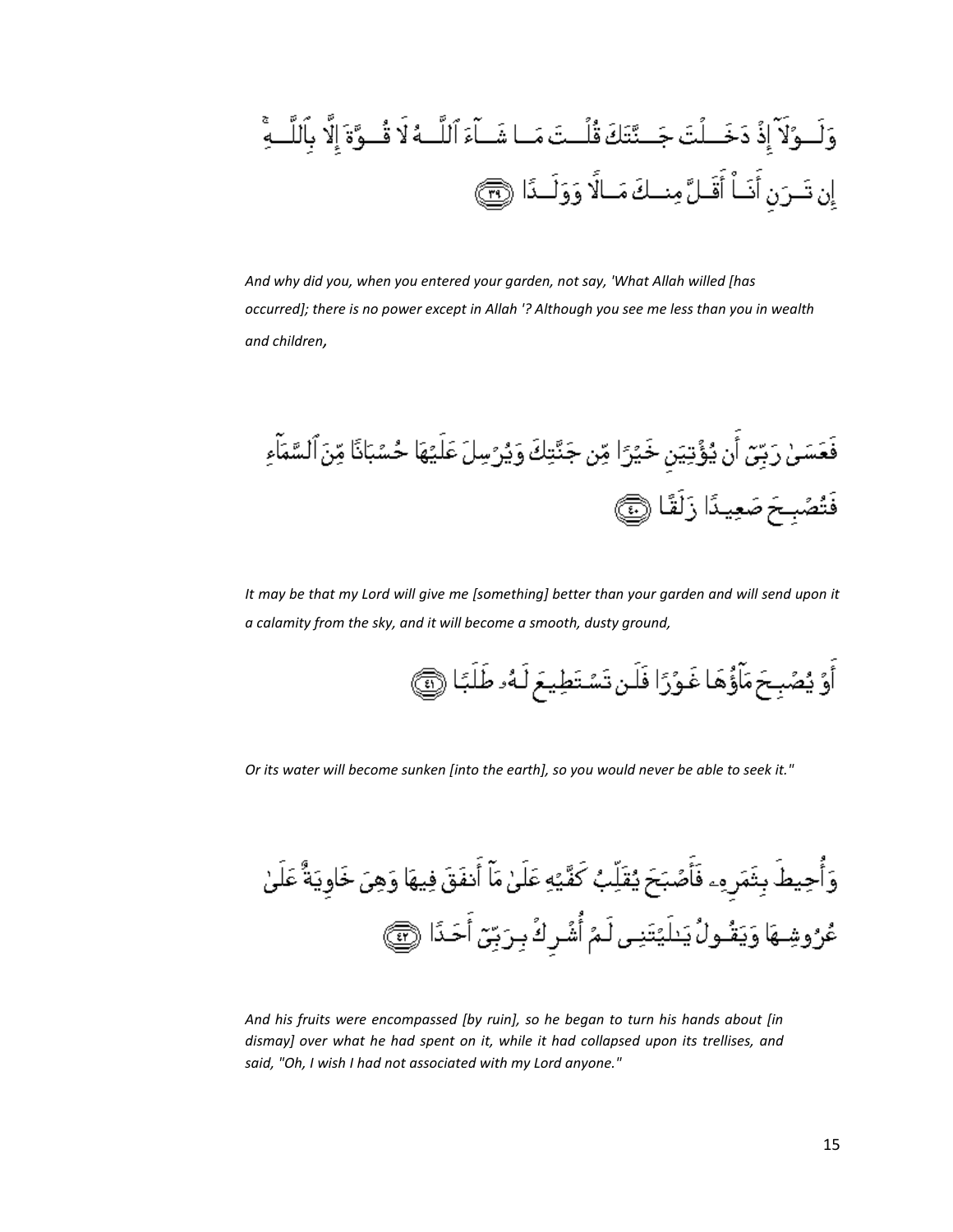وَلَـمٌ تَكُـن لَّـهُۥ فِئَـةٌ يَنصُرُونَـهُۥ مِن دُون ٱللَّـهِ وَمَا كَانَ مُنتَصِـرًا ۞

*And there was for him no company to aid him other than Allah , nor could he defend himself.*



*There the authority is [completely] for Allah , the Truth. He is best in reward and best in outcome.*



*And present to them the example of the life of this world, [its being] like rain which We send down from the sky, and the vegetation of the earth mingles with it and [then] it becomes dry remnants, scattered by the winds. And Allah is ever, over all things, Perfect in Ability.*

*Wealth and children are [but] adornment of the worldly life. But the enduring good deeds are better to your Lord for reward and better for [one's] hope.*

(Surah Al-Kahf: 32-46)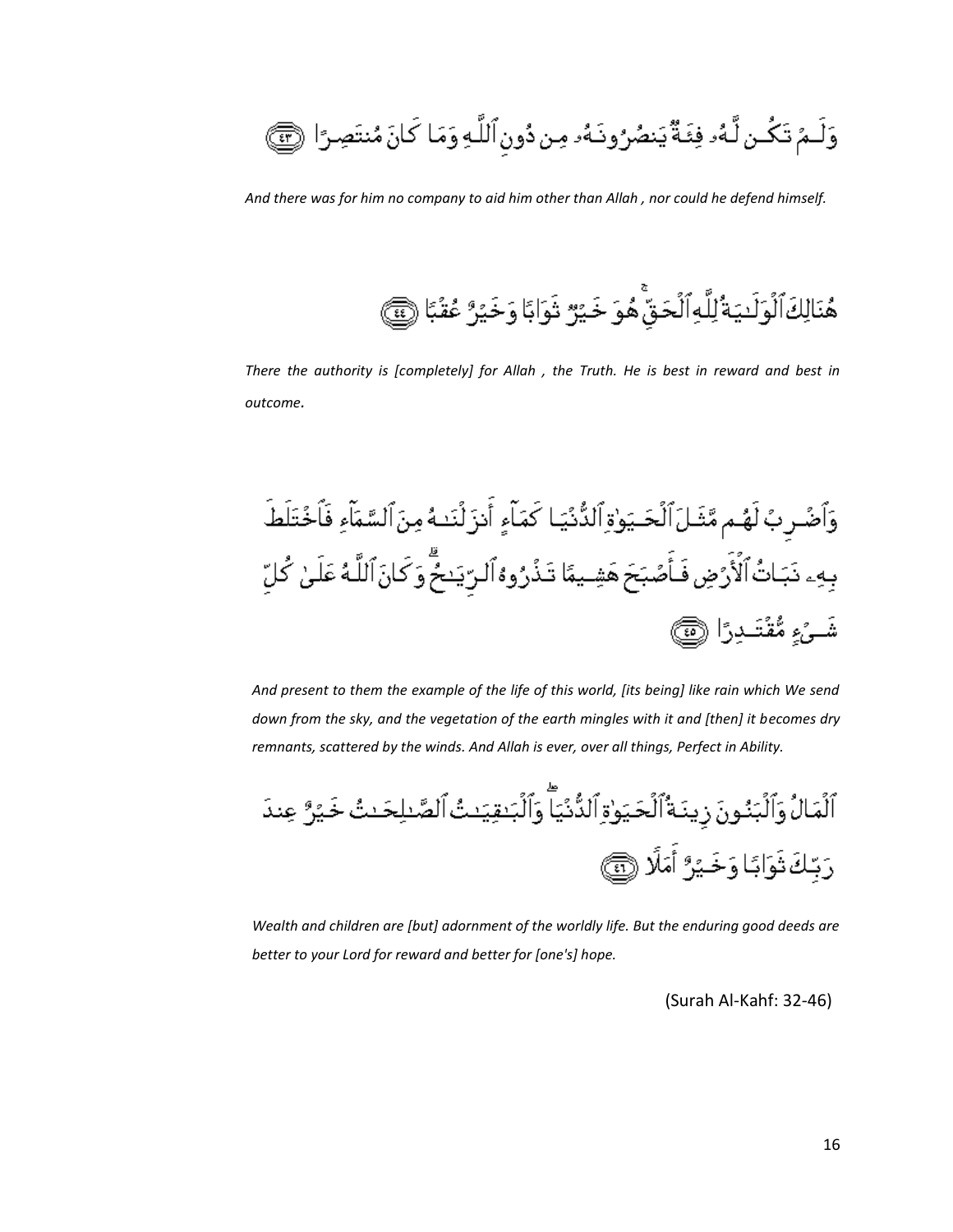#### 2. Islamic Perspectives on Development

In the light of the world-threatening multiple but interrelated global crises affecting all countries of the world, in particular the poor and weak states as well as Muslim countries, it is imperative that the Islamic alternative paradigm of *al-Falaah* (wellbeing in this world and wellbeing in the Hereafter) be studied, understood, disseminated and finally implemented, first in Muslim countries and later as a model to be emulated by other communities across the globe.

Realizing the shortcomings and failures of the dominant secular paradigms of the dominant secular paradigms of development, either in economics, politics, culture or education, Muslim scholars and intellectuals have come up with the alternative models of "development." The writings of scholars such as Khurshid Ahmad (1979, 1980), Nejatullah Siddiqi (1972), Aidit Ghazali (1990), Umer Chapra (1993) Ataul Huq (1997, 2006), Muhammad Shukri Salleh (1987, 1995, 2009), Abulhassan M. Sadeq (2006) are some of the examples of the attempt by Muslim scholars known to the present author who disagree with both the Liberal Capitalist as well as the Socialist-Marxist models of "development". One of the latest writings on the Islamic perspective of development that one would strongly recommend is by Umer Chapra with the title *The Islamic Vision of Development in the Light of the Maqaasid al- Sharii`ah*(2008). One of the higher objectives of the Divine code of life is the preservation of faith in and servitude to the Creator, Sustainer and Master of mankind. Thus no development efforts of mankind can be considered truly just, holistic and comprehensive if they do not address the moral, spiritual and transcendental aspects and needs of human beings and societies.

In the Tawhidic worldview of Islam, human beings as Allah's obedient servants and vicegerents, are obliged to strive with all the God-given resources in themselves and in the universe, for the attainment of goodness and wellbeing in this world and, at the same time – and more importantly – goodness and wellbeing in the Hereafter (Q. 2: 201; 7: 156). The concept of *al-Falaah* (an Arabic word which means success, gain, prosperity, happy state ) is used by Muslim scholars to underscore the material-spiritual unity of man, of society, of culture and of state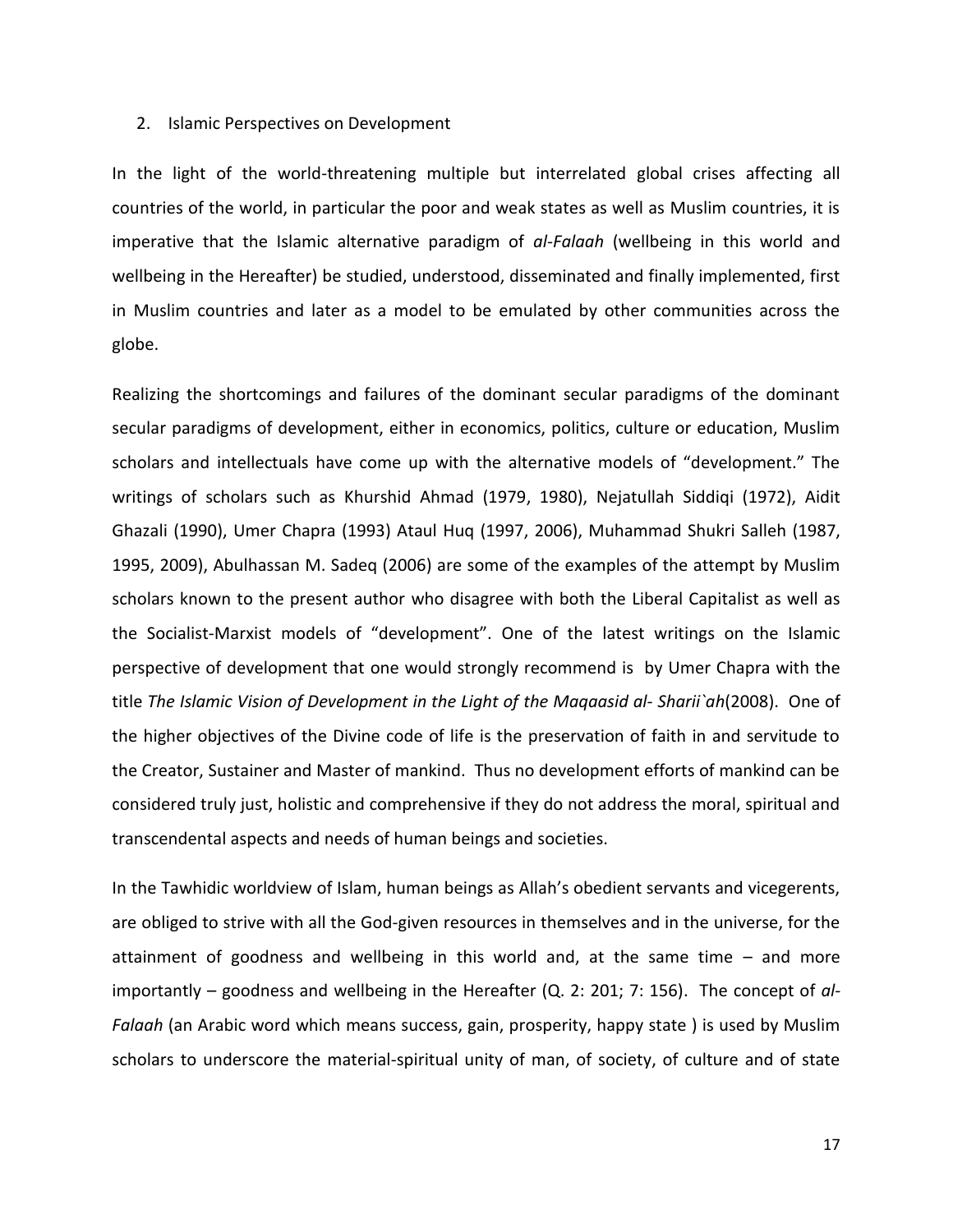and their common goal of material-spiritual fulfillment in the service of God (Q. 23: 1-8; 3: 200; 5: 35,90,100; 22: 77; 62: 10).

The final destination being in the Hereafter, with the pleasure of Allah (S.W.T.) being the ultimate goal, human development in all its material-spiritual dimensions must lead and be oriented to the ultimate goal. Failure to attain the vision of *al-Falaah* or the ultimate goal in the Hereafter could lead to the real loss (*al-Khusraan*) and earning, instead, the displeasure or wrath of Allah (S.W.T.) (Q. 2: 27, 64, 121; 3: 149; 5: 21, 30, 53; 10: 95; 23: 34; 29: 52). This condition or state of affairs cannot be considered as human development in the truly holistic meaning of the word, however great is the quantitative or material attainment or technological advancement of a given group, community or society.

#### The Disease of Corruption and Abuse of Power

One of the major causes of the ongoing uprising and unrest in the Middle East today is entrenched political and economic corruption in the power structure and social system of several nation states. The pretensions and deception of autocratic regimes which have been enriching the cronies and psycophants of power at the expense of the people and the country have been exposed, and the need for political and moral reform of the corrupt system is indeed urgent. With the culture of corruption and power abuse being widespread in many parts of the Muslim world, it is not strange that massive "leakages" and partial siphoning of public funds have become commonplace practice or institutionalised in the midst of economic development or growth. The twin diseases of corruption and abuse of power pose a formidable challenge to concerned Muslim intellectuals and God-fearing leaders as they are major vices or evil deeds which should never be committed by people in authority or entrusted to govern a country.

The 2010 Global Corruption Barometer reports the following:

Corruption has increased over the last three years, say six out of 10 people around the world. One in four people report paying bribes in the last year. The 2010 Barometer captures the experiences and views of more than 91,500 people in 86 countries and territories, making it the only world-wide public opinion survey on corruption.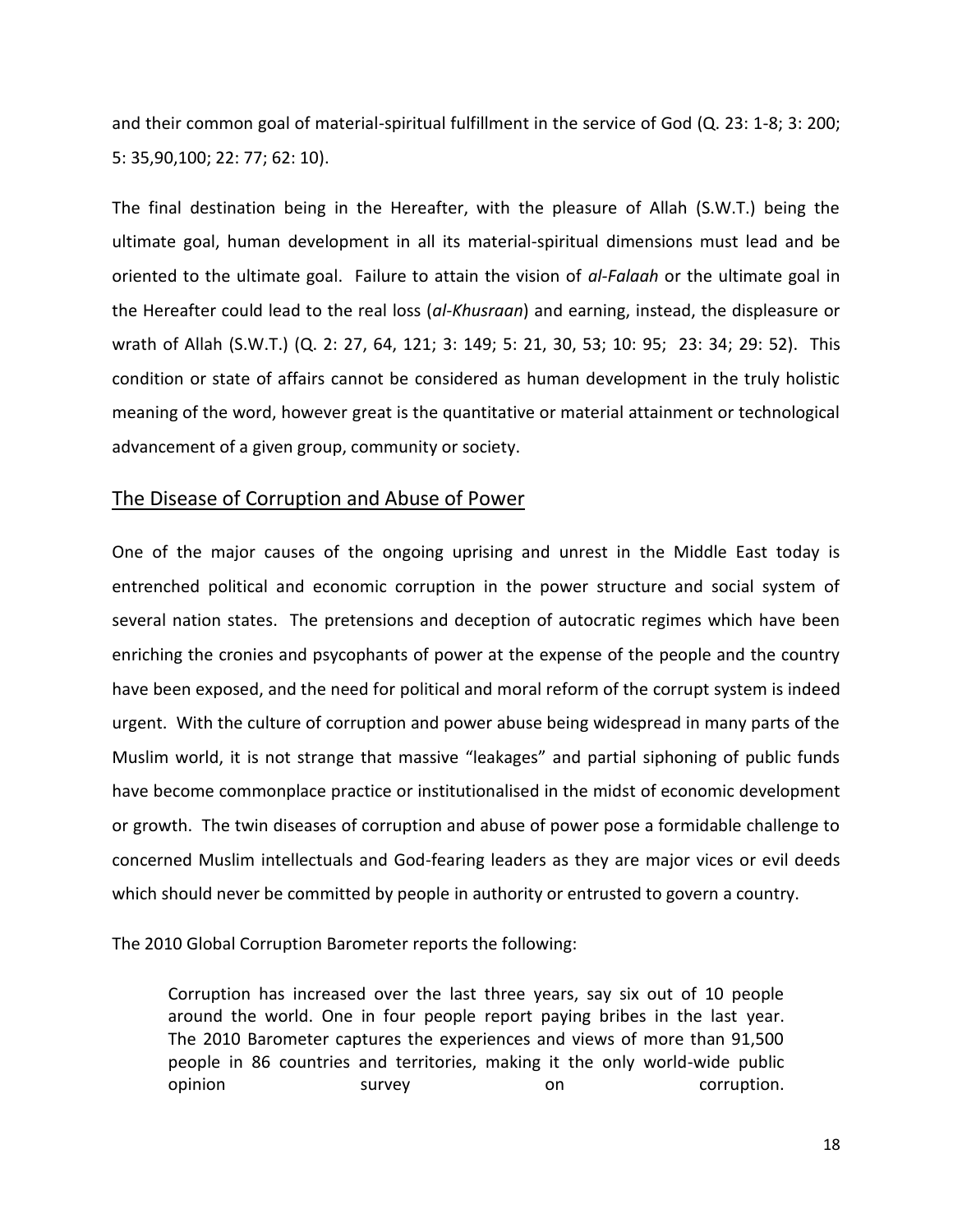Views on corruption were most negative in Western Europe and North America, where 73 per cent and 67 per cent of people respectively thought corruption had increased over the last three years

In the past 12 months one in four people reported paying a bribe to one of nine institutions and services, from health to education to tax authorities. The police are cited as being the most frequent recipient of bribes, according to those surveyed. About 30 per cent of those who had contact with the police reported having paid a bribe.

The 2010 Barometer reports thatsignificant increases in petty bribery since 2006 hasoccurred in more than 20 countries, i.e. in Chile, Colombia, Kenya, FYR Macedonia, Nigeria, Poland, Russia, Senegal and Thailand. It finds that "more than one in two people in Sub-Saharan Africa reported paying a bribe - more than anywhere else in the world." It is reported that "poorer people are twice as likely to pay bribes for basic services, such as education, than wealthier people. A third of all people under the age of 30 reported paying a bribe in the past 12 months, compared to less than one in five people aged 51 years and over."

It is most worrying to know that"bribes to the police have almost doubled since 2006, and more people report paying bribes to the judiciary and for registry and permit services than five years

ago. Even more disturbing is the revelation that few people trust their governments or politicians."Eight out of 10 say political parties are corrupt or extremely corrupt, while half the people questioned say their government's action to stop corruption is ineffective."(www.transparency.org/11April2010)

While the Barometer is based on a public opinion survey, the *Corruption Perception Index* (CPI) reflects the perception of experts and informed observers on corruption in the public sector and politics. The 2010 *Corruption Perception Index* shows that of the top 20 countries perceived to be least corrupt, only one Muslim country, Qatar, made it to number 19 with 7.7 score. From the list of the nine most corrupt countries with scores of 1.8 to 1.1, only one country, Myanmar, is a non-Muslim country with a score of 1.4. The rest are Muslim countries, namely Burundi (1.8 at no.170), Chad (1.7 at no. 171), Sudan (1.6 at no. 172), Turkmenistan (1.6 at no. 172), Uzbekistan (1.6 at no. 172), Iraq (1.5 at no. 175), Afghanistan (1.4 at no. 176) and Somalia, the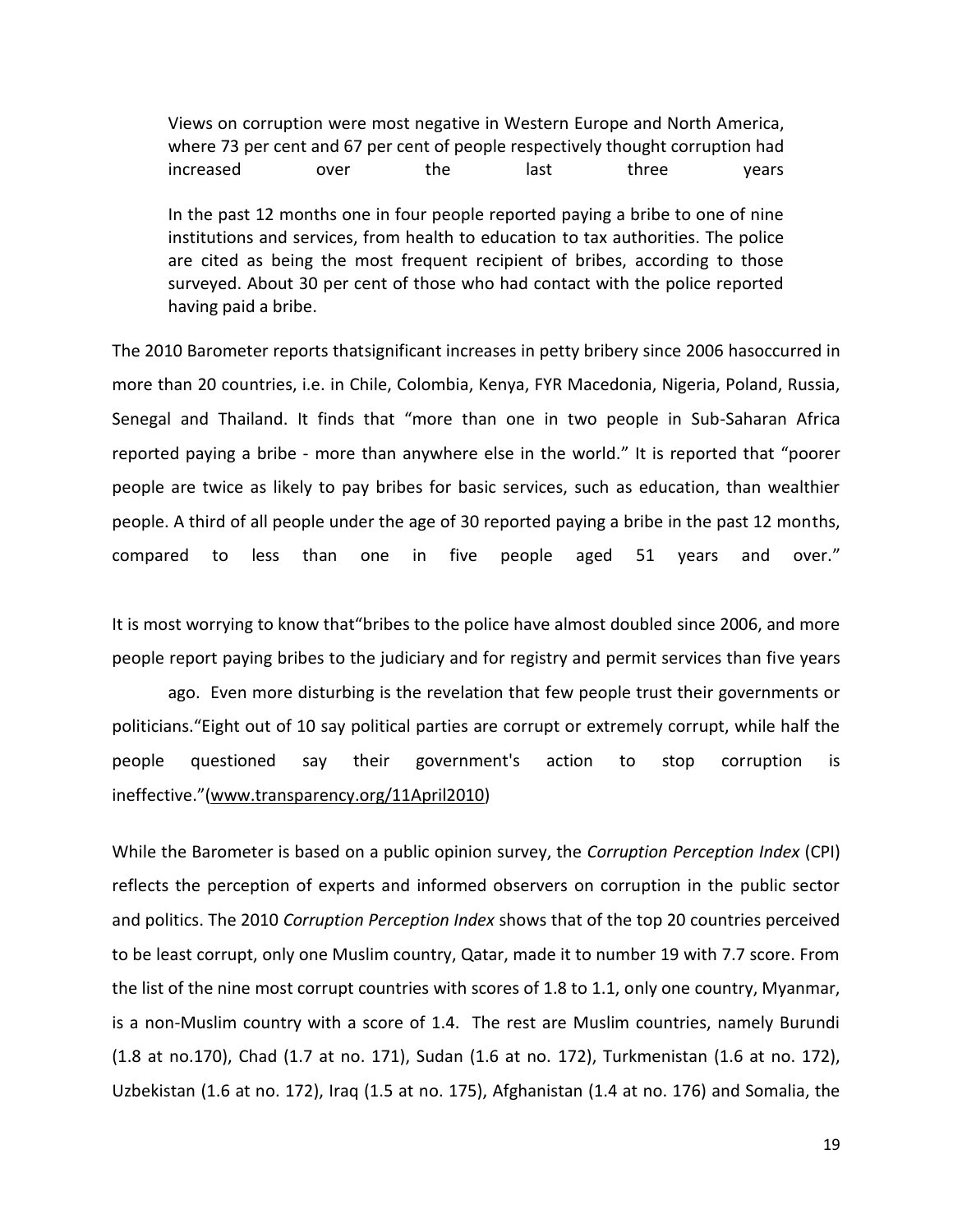lowest (1.1 at no. 178). China with 3.5 stands at no.78, India with 3.5 stands at no. 87, while Russia with 2.1 stands at no. 154. The Muslim countries that achieved better rankings than the majority of Muslim countries are U.A.E with 6.3 at no. 28, Brunei with 5.5 at no. 38, Oman with 5.3 at no. 41, Bahrain with 4.9 at no. 48, and Jordan with 4.7 at no. 50, and Malaysia with 4.4 at no. 56. Another group of Muslim countries perceived to be among the low achievers are Egypt (3.1 at no. 98), Indonesia (2.8 at no. 110), Bangladesh (2.4 at no. 134), Pakistan (2.3 at no. 143), and Iran (2.2 at no. 146) (www.transparency.org/policy research/surveys indices/cpi/2010/results. Acc. 11 April 2011).

Another alarming finding of Transparency International*Global Corruption Barometer 2010* is that almost all countries in the world experienced an increase in the world perception of corruption. With many Muslim countries perceived to be among the most corrupt in current international ranking, it is imperative that all Muslim governments pay serious and sincere attention to the elimination of the "cancer" that eventually destroys the infrastructures of human or sustainable development efforts.

#### The External and Internal Reform of Muslim Societies and Governments

In view of the seriousness of the political, economic, social and moral crises of contemporary Muslim societies and governments, the reform agenda has to address the lack of reliable systems and efficient institutions which guarantee the implementation of a just, transparent and people-oriented government which protect the people from being exploited by the leaders and power holders, and at the same time promote the welfare and comprehensive wellbeing of the people and the environment. As the world changes from the era of plenty to the era of scarcities and turmoil, the principles of justice and compassion, the separation of powers and the existence of a truly independent judiciary operating in a democratic political and social systems with priority given to accountability to God and to the people are urgently needed to provide the stable pillars of sound political, economic, social, educational and cultural developments of Muslim societies.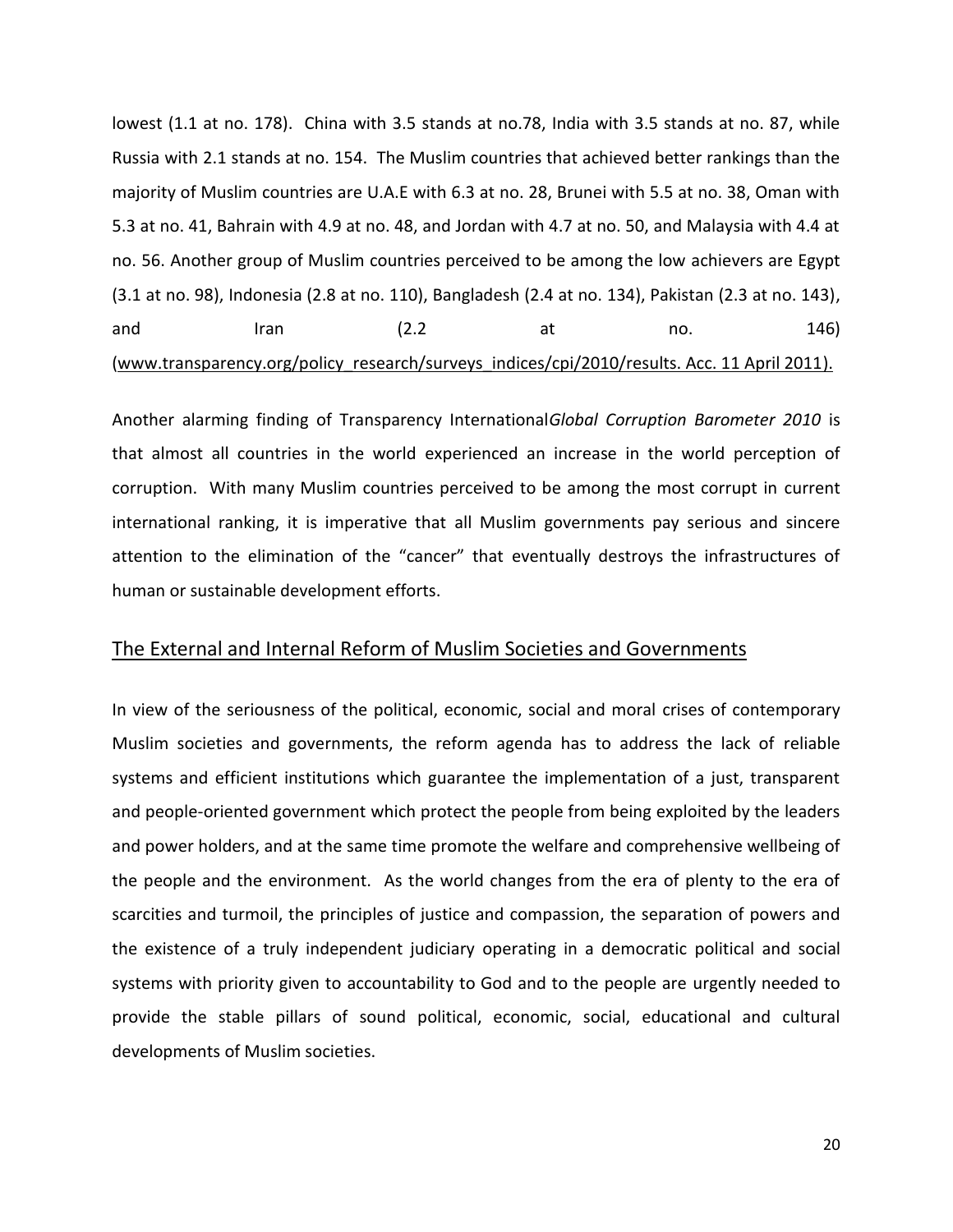Leadership of the nation and the community has to be in the hands of men and women of high integrity who work not for self-glory or vested interests but for the pleasure of the Lord of the universe and the welfare of the people. The economic system has to be built on the pillars of social justice, equitable distribution, cooperation, moderation, preservation of public interest above individual or group interests and gratefulness to the Almighty God for all the resources He has abundantly bestowed upon the people and the country. A vigilant, independent, socially responsible and ethical media is necessary to become the watchdog of a morally-oriented society. The existence of an educated and enlightened civil society is given adequate public space to speak on behalf of the people or to defend the legitimate interests and rights of minority groups. An independent and well-informed religious scholars group or associations together with independent academiawhich seek intellectual and spiritual excellence protects the voice of conscience, truth and constructive criticism when governments or vested interest groups appear to stray away from the path of people's welfare and the common good.

The educational system, based on the worldview of Tawhid, hasto implement the integration of modern knowledge with spiritual-ethical values, of reason with revelation, and of science and religion, so as not to become subservient to the dictates of the heartless market or neoliberaleconomics which lead to the commercialization of higher education and the ethical erosion of the professionals, bureaucrats, business and the power elites. Bearing in mind the critical analysis of Harry Lewis, a long-time former dean of Harvard College in his book, *Excellence Without A Soul: How A Great University Forgot Education* (2006), the institutions of higher learning in Muslim countries should not be blind worshippers of foreign "idols"or they too would lose their souls.

In the fight against the cancer of corruption and abuse of power, the establishment of anticorruption agencies which are independent of political or executive influence and works professionally without fear or favour can no longer be delayed. These institutions and law enforcement bodies have to be led by leaders well-known for their integrity, competency and dignity. A culture of public and private integrity based on the foundations of *`ilm*, *imaan*, *`adl,amaanah*, `*ubuudiyyah*, *taqwaa*, *ihsaan* and ummatic responsibility – all of which are first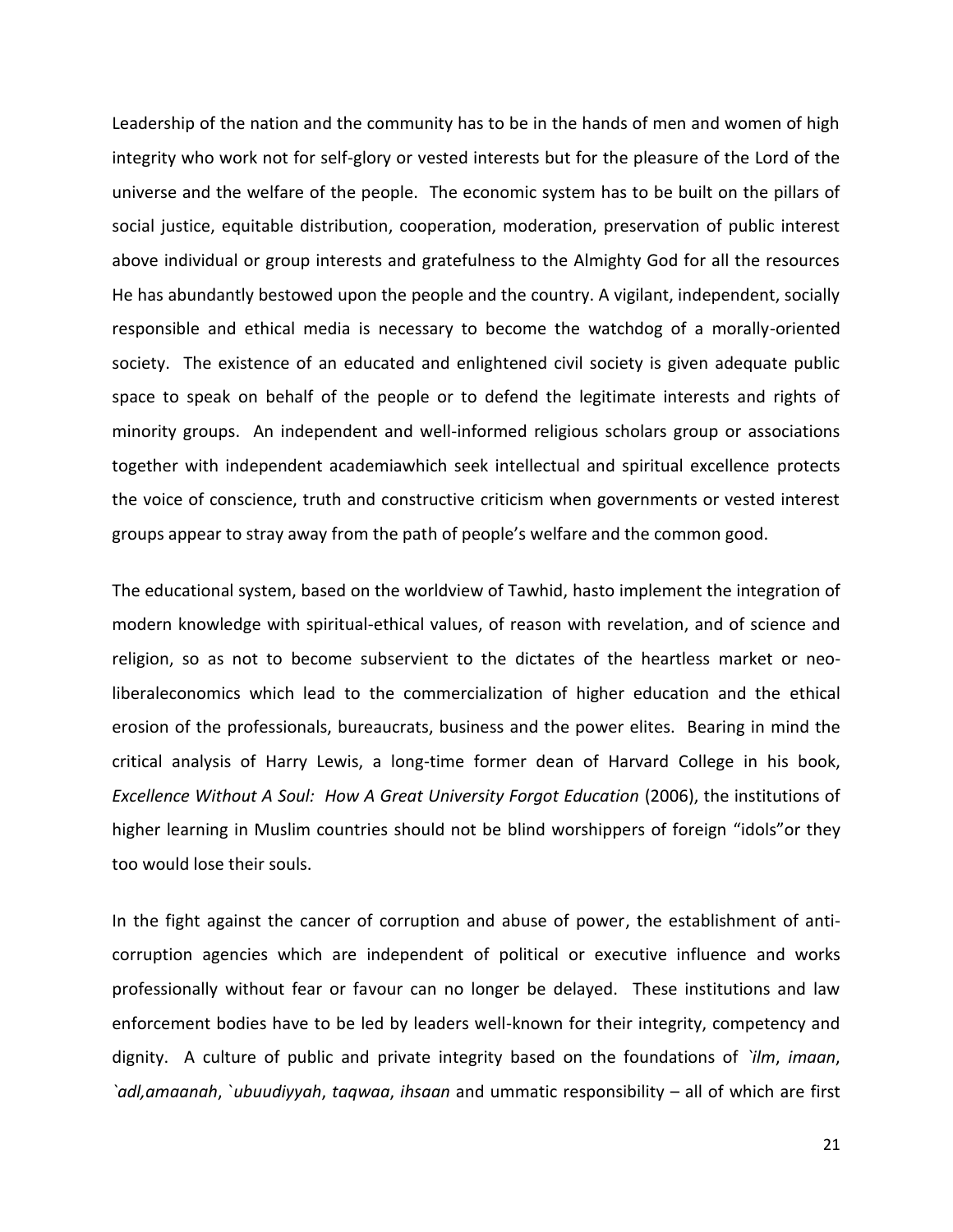nurtured in the family and educational institutions, and then infused into the civil service right up to the thrones of political power – would serve as a strong impregnable fortress against the onslaught of worldly temptations of one sort or the other, which have managed to topple powerful and affluent dictators, presidents, prime ministers, emperors and kings.

People in leadership positions must be mindful and vigilant against the spread of the diseases of the spiritual heart, the *qalb,* which includes hypocrisy, jealousy, nepotism, ostentation, greed, arrogance, pride, self-admiration, passion for and delusions of worldly power, wealth, fame, influence, and*hubb al-dunya* (love of the pleasures of the world). These are the fertile unseen breeding grounds for the viruses of corruption and abuse of power to grow and spread within the human and social systems. The continuous*tazkiyat al-nafs* (cleansing or purification of the soul) of the leaders, as the most fundamental internal reform process, has to go hand in hand with the vigorous comprehensive external and structural reforms to ensure that Muslim societies and countries have the capability  $-$  not just the intention or determination  $-$  to change the trajectory of false "development" to one that leads to a truly holistic and comprehensive development which culminates in the attainment of *al-Falaah, the hayaatun tayyibatun* (a good and blessed life, Q. 16: 97)and the *baldatun tayyibatun wa rabbun ghafuur* (a country blessed with goodness and the mercy of a Forgiving Lord, Q. 34: 15).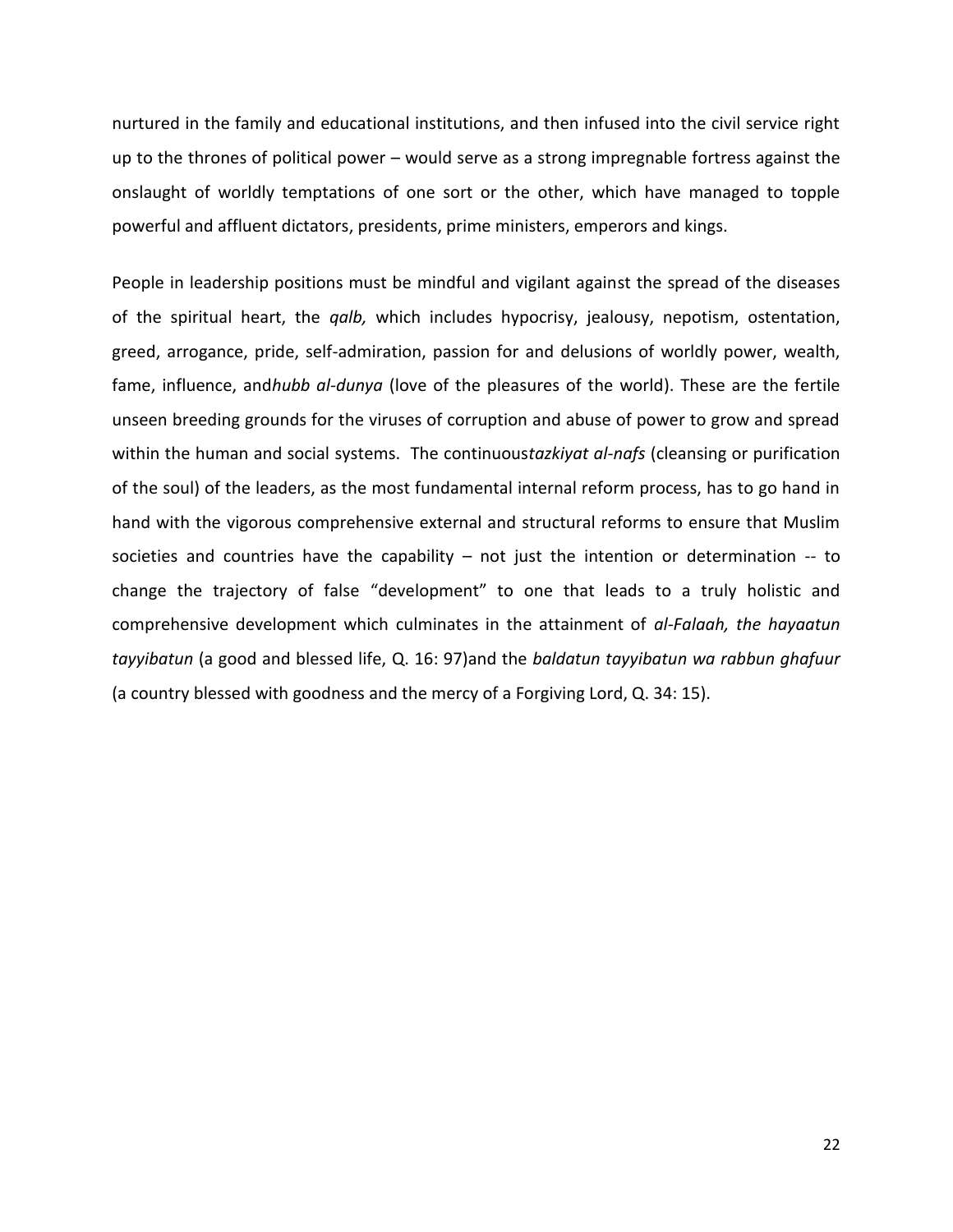#### BIBLIOGRAPHY

- AiditGhazali (1990).*Development: An Islamic Perspective*. Petaling Jaya: Pelanduk Publications.
- Alkire, Sabina (2010). *Human Development: Definitions, Critiques and Related Concepts*, Human Development Research Paper. Oxford: UNDP.
- Amin, Samir. "The Millenium Development Goals: A critique from the South", *Monthly Review*,April 4<sup>th</sup>, 2011. Retrieved from: [http://monthlyreview.org/2006/03/01/the](http://monthlyreview.org/2006/03/01/the-millenium-development-goals-a-critique-from-the-south)[millenium-development-goals-a-critique-from-the-south](http://monthlyreview.org/2006/03/01/the-millenium-development-goals-a-critique-from-the-south)
- Berger, Peter L. (ed.) (1999). *The Desecularization of the World: Resurgent Religion and World Politics*. Washington: Ethics and Public Policy Center.

Chapra, M. Umer (1993). *Islam and Economic Development*. Islamabad: IIIT.

- "Concept and Measurement of Human Development", *Human Development Reports-United Nations Development Programme.*Retrieved from: <http://hdr.undp.org/en/reports/global/hdr1990/> on 4/5/2011.
- *Corruption Perceptions Index 2010*, Transparency International. Retrieved from: [www.transparency.org](http://www.transparency.org/)

[http://www.transparency.org/layout/set/print/news\\_room/in\\_focus/2010. retrieved on 4/11/2011](http://www.transparency.org/layout/set/print/news_room/in_focus/2010.%20retrieved%20on%204/11/2011).

- JamilahAriffin.*Gender Critiques of the Millenium Development Goals: An Overview and An Assesment*. Paper presented at the International Council on Social Welfare (ICSW) 2004, Kuala Lumpur, Malaysia, 16-20 August, 2004.
- Kurien, C.T. "Enlarging the Concept of Development", *Frontline*, vol.17, issues 02, Jan.22-Feb.04, 2000.Retrieved from: [http://www.hinduonnet.com/fline/fl1702/17020750.htm on 4/12/2011.](http://www.hinduonnet.com/fline/fl1702/17020750.htm%20on%204/12/2011)
- Latouche, Serge (1996). *The Westernization of the World: The Significance, Scope and Limits of the Drive towards Global Uniformity*. Cambridge: Polity Press.
- Lewis, Harry R. (2006). *Excellence Without A Soul: How A Great University Forgot Education*. New York: Public Affairs.
- Maboloc, Christopher Ryan (2008). "The Concept of Human Development: A Comparative Study of AmartyaSen and Martha Nussbaum".Retrieved from: <http://www.essays.se/essay/36836e7d4a/> on 4/5/2011.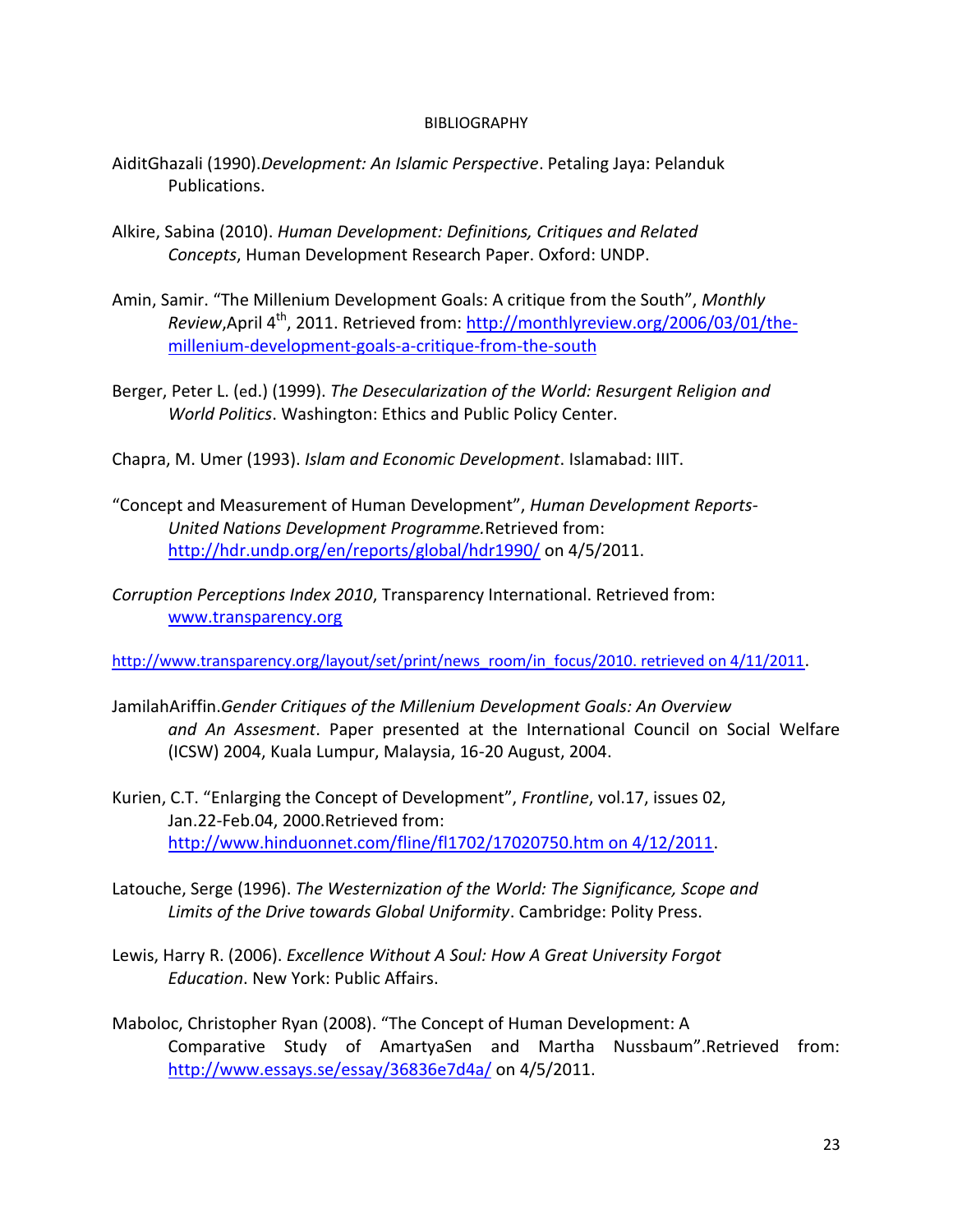Martinussen, John. *Introduction to the Concept of Human Development*.

- Meyercord, Ken. "Sustainable Development: An Oxymoron?" Retrieved from: [http://www.zerogrowth.org/sustaindev.html on 4/4/2011.](http://www.zerogrowth.org/sustaindev.html%20on%204/4/2011)
- Milbrath, Lester W. (1989). *Envisioning A Sustainable Society*. New York: State University of New York.
- "Millenium Development Goals", *Wikipedia, the Free Encyclopedia*. Retrieved from: [http://en.wikipedia.org/wiki/Millenium\\_Development\\_Goals on 4/4/2011.](http://en.wikipedia.org/wiki/Millenium_Development_Goals%20on%204/4/2011)
- Momin, A.R. "Development and the Holistic Framework: A Positive Critique in Islamic Perspective", *Humanomics*, vol.14, number 3, 1998. Jakarta: Trisakti University.
- Pramanik, AtaulHaq (1997). *Human Development with Dignity: Role of Human Capital, Human Rights and Ethico-Moral Values*. Kuala Lumpur: CahayaPantai (M) Sdn. Bhd.
- Pramanik, AtaulHaq (1993). *Development and Distribution in Islam*.Petaling Jaya: Pelanduk Publications.
- Rist, Gilbert (1997). *The History of Development: From Western Origins to Global Faith*. Cape Town: UCT Press.
- Sadeq, Abulhasan M. (Ed.) (2006). *Development Issues in Islam*. Kuala Lumpur: IIUM Research centre.
- Saltmarsh, Nick. *2010 Human Development Report: The Real Wealth of Nations*. November 2010. Retrieved from: [http://sd.defra.gov.uk/2010/11/2010-human](http://sd.defra.gov.uk/2010/11/2010-human-development-report-the-real-wealth-of-nations/)[development-report-the-real-wealth-of-nations/](http://sd.defra.gov.uk/2010/11/2010-human-development-report-the-real-wealth-of-nations/) on 4/5/2011.

Siddiqi, M. Nejatullah (1972). *Economic Enterprise in Islam*.

- Sidwell, Michael. "Taking the Temperature: Corruption Perceptions Index 2010". Retrieved from: [http://blog.transparency.org/2010/10/26cpi2010\\_temperatures\\_up/](http://blog.transparency.org/2010/10/26cpi2010_temperatures_up/) on 4/11/2011.
- Sorokin, Pitirim A. (1964). *The Basic Trends of Our Times*. New Haven: College & University Press.
- Sorokin, Pitirim A. *Modern Historical and Social Philosophies*. New York: Dover Publications.

"The Coming Collapse of Western Civilization as We Know It", *Malaysia Sun*, August